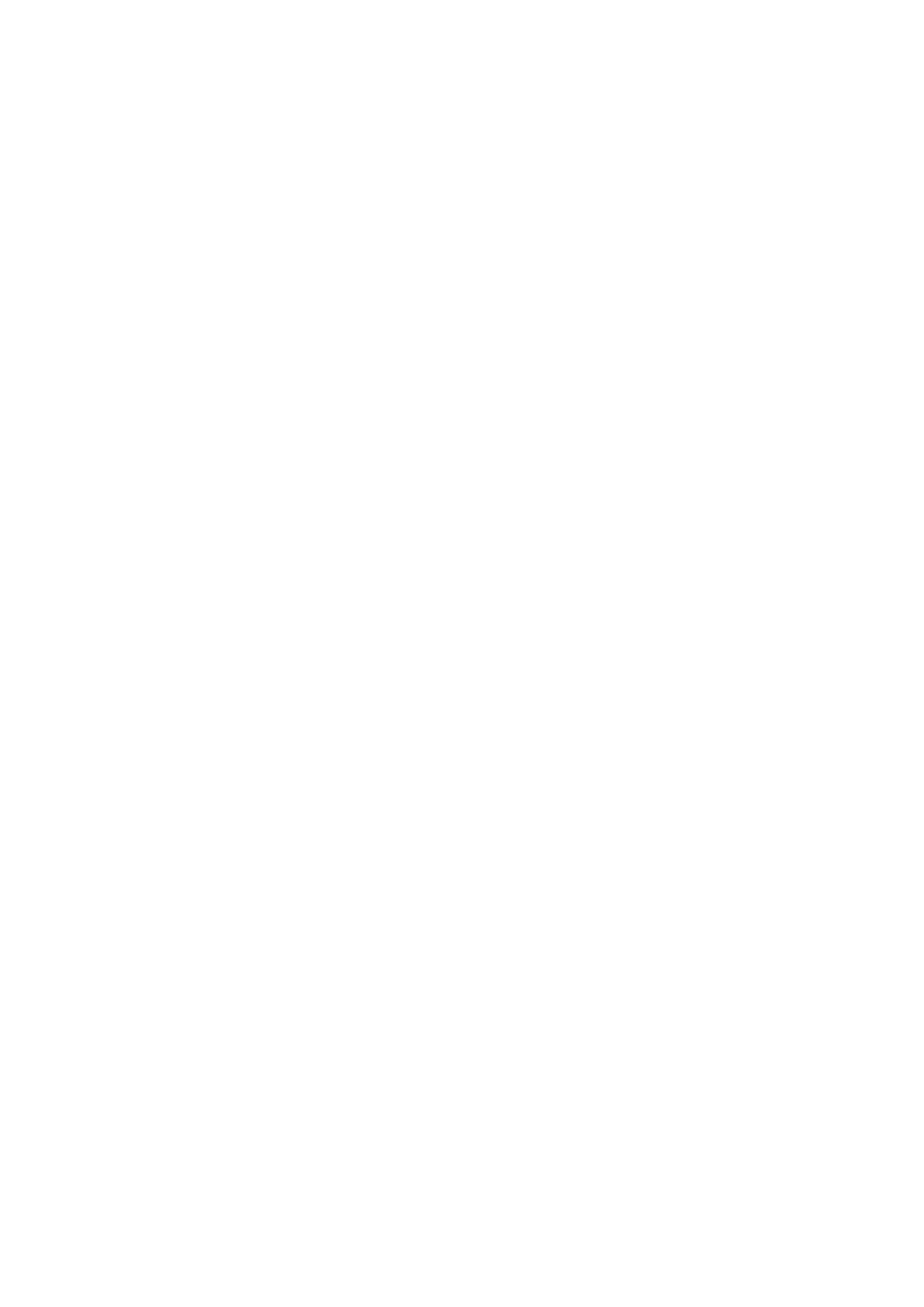

## Temi di discussione

(Working Papers)

On the unintended effects of public transfers: evidence from EU funding to Southern Italy

by Ilaria De Angelis, Guido de Blasio and Lucia Rizzica

Number 1180 - June 2018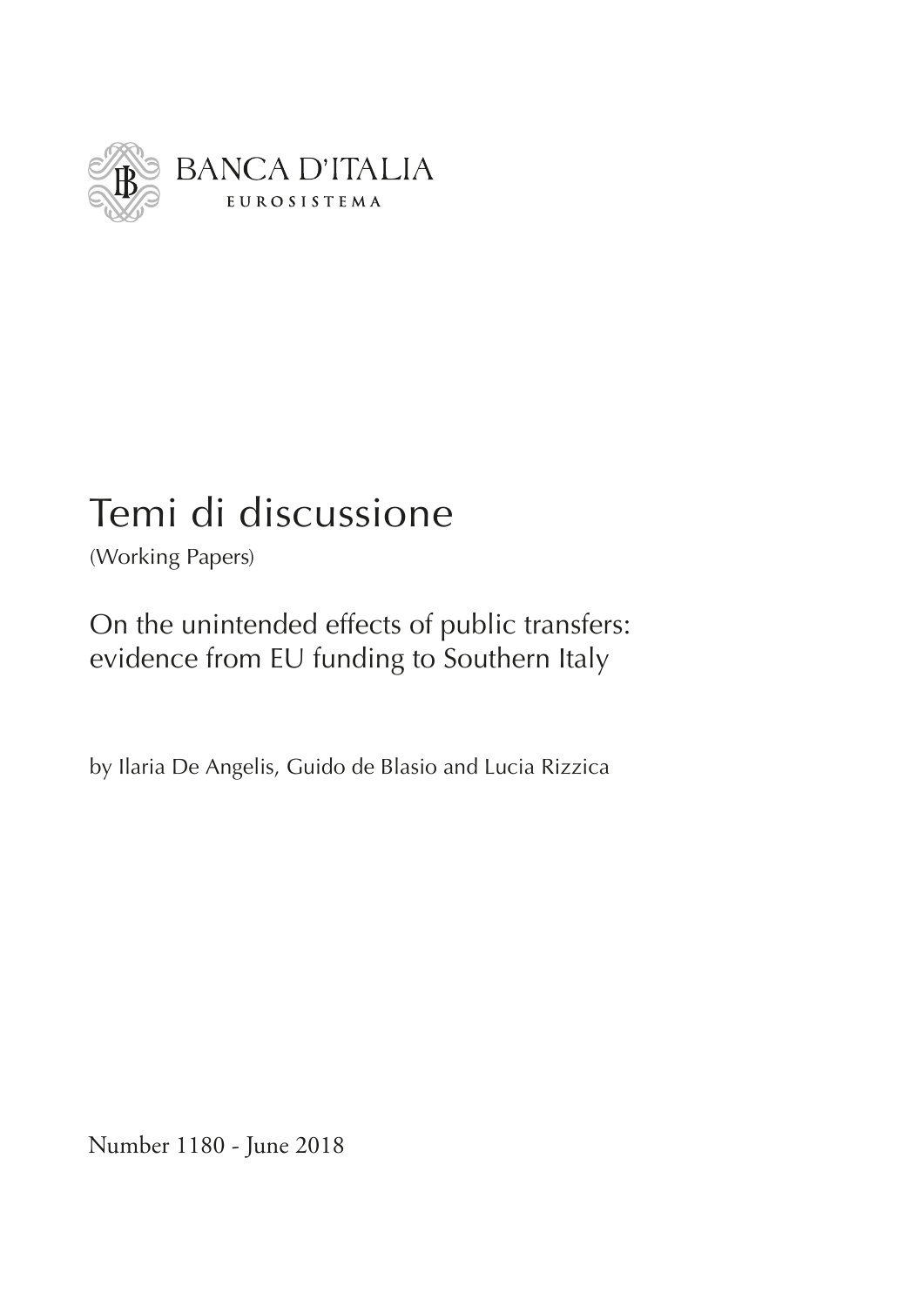*The papers published in the* Temi di discussione *series describe preliminary results and are made available to the public to encourage discussion and elicit comments.*

*The views expressed in the articles are those of the authors and do not involve the responsibility of the Bank.*

*Editorial Board:* Antonio Bassanetti, Marco Casiraghi, Emanuele Ciani, Vincenzo Cuciniello, Nicola Curci, Davide Delle Monache, Giuseppe Ilardi, Andrea Linarello, Juho Taneli Makinen, Valentina Michelangeli, Valerio Nispi Landi, Marianna Riggi, Lucia Paola Maria Rizzica, Massimiliano Stacchini*. Editorial Assistants:* Roberto Marano, Nicoletta Olivanti.

ISSN 1594-7939 (print) ISSN 2281-3950 (online)

*Printed by the Printing and Publishing Division of the Bank of Italy*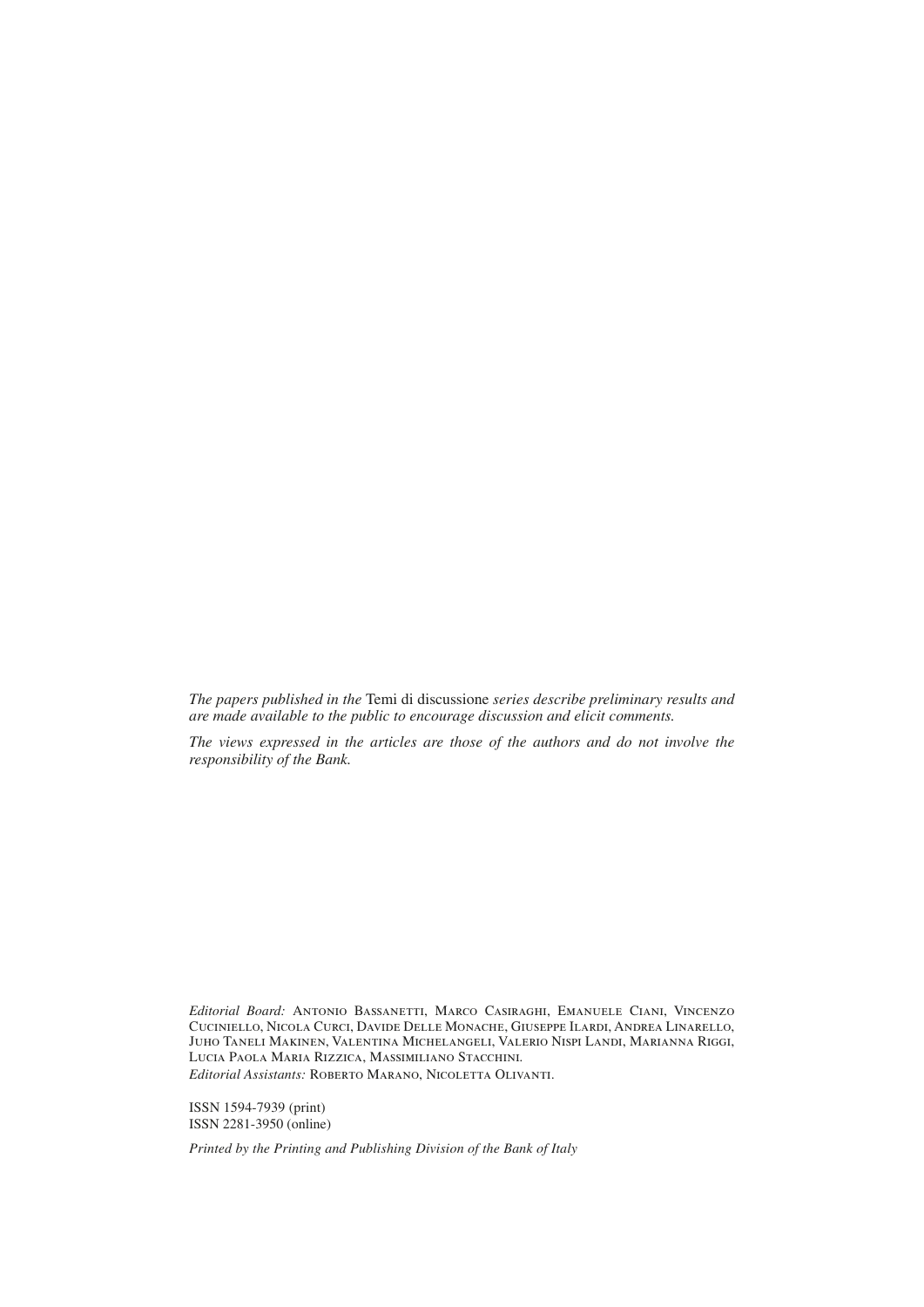#### **ON THE UNINTENDED EFFECTS OF PUBLIC TRANSFERS: EVIDENCE FROM EU FUNDING TO SOUTHERN ITALY**

by Ilaria De Angelis\*, Guido de Blasio\* and Lucia Rizzica\*

#### **Abstract**

We study the relationship between the accrual of large financial transfers from a central level of government and the incidence of white collar crimes against public administration and public faith at the local level. We analyse the case of EU funding to Southern Italy and make use of within-municipality variation in the flow of funds between 2007 and 2014. We find a statistically significant effect of transfers on white collar crimes: our estimates suggest that in the absence of EU funding disbursements, the annual number of white collar crimes in Southern Italy would have been 4 per cent lower. We acknowledge that the evidence we provide cannot be taken as fully conclusive given the possible simultaneity of criminal activities and funding assignments and disbursements. Nevertheless, we provide evidence that the correlations we estimated between transfers and white collar crimes are unlikely to be spurious or due to confounding effects.

#### **JEL Classification**: D7, H3, H7.

\_\_\_\_\_\_\_\_\_\_\_\_\_\_\_\_\_\_\_\_\_\_\_\_\_\_\_\_\_\_\_\_\_\_\_\_\_\_\_

**Keywords**: regional transfers, white collar crimes, EU funds.

#### **Contents**

<sup>\*</sup> Bank of Italy, Directorate General for Economics, Statistics and Research, Structural Economic Analysis Directorate.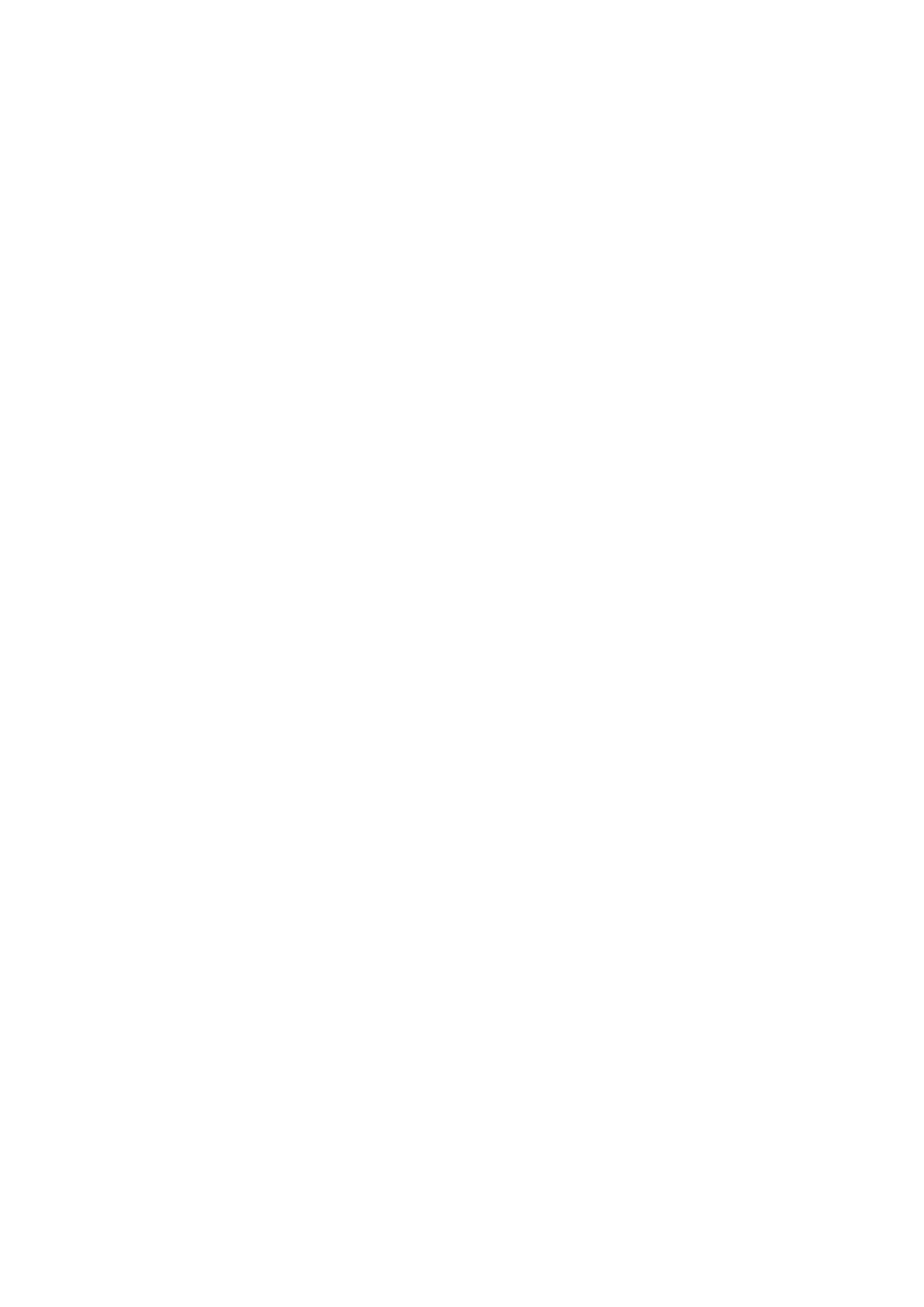## 1 Introduction[∗](#page-6-0)

Large transfers of financial resources from higher levels of government to local administrations are used in most countries around the world and respond to a need for redistribution that arises in particular when local jurisdictions are characterized by significant socio-economic heterogeneity. Yet, their effectiveness in sustaining local development is believed to be hampered by political economy mechanisms that would exacerbate the political agency problem, lowering local politicians' accountability and thus increasing incentives for rent seeking and deteriorating the quality of candidates [\(Vicente,](#page-31-0) [2010;](#page-31-0) [Brollo et al.,](#page-29-0) [2013\)](#page-29-0).

The EU cohesion policy represents the largest program of redistribution of resources across member states, it aims at reducing disparities across regions and at boosting economic growth in the least-favored ones. Yet, the policy design has been questioned on the grounds of its relatively weak effects on economic growth [\(Ciani and de Blasio,](#page-30-0) [2015\)](#page-30-0) and of its possible adverse effects on social capital [\(Accetturo et al.,](#page-29-1) [2014\)](#page-29-1). Moreover, numerous cases of diversion of the EU resources have come to light in the most recent years, casting a further shadow on the effectiveness of the EU cohesion policy. Growing evidence, indeed, suggests that a non-negligible fraction of the EU budget is lost every year in fraud and corruption. According to the European Anti-Fraud Office (OLAF), for example, every year nearly 1 billion euro of EU funds is wasted in such illegal activities. While most cases of malfeasance in funds allocation would regard Central and Eastern European countries [\(OLAF,](#page-31-1) [2016\)](#page-31-1), similar leakages were documented in Italy too, as often reported in policy debates [\(Rossi,](#page-31-2) [2006\)](#page-31-2) and in the media.

The present paper investigates the relationship between the disbursement of large financial resources from a central unit of government, specifically the EU funds, and the incidence of white collar crimes in recipient local governments. While one may think that more money is simply a pre-requisite for corruption to spread, there are also more subtle political economy mechanisms at stake. In particular, the accrual of large financial resources may exacerbate the agency problem between the local politician and the population. Indeed, with a larger budget size which, moreover, is not collected locally, the incumbent politician would have more room to grab political and financial rents without disappointing rational but imperfectly informed voters. In other words, the expected

<span id="page-6-0"></span><sup>∗</sup>The views expressed in the paper are those of the authors only and do not involve the responsibility of the Bank of Italy. We thank two anonymous referees, Paolo Sestito, Federico Cingano, Giuliana Palumbo, Alessandra Staderini, Stefania Zotteri, and seminar participants at the Bank of Italy (Rome, 2016), the European Urban Economic Association (Copenhagen, 2017), the CesIfo Workshop on Placebased Policies (Venice, 2017), the European Regional Science Association (Groningen, 2017), the Italian Association of Labor Economists (Cosenza, 2017), the OECD (Paris, 2017), the University of Salerno (Salerno, 2018), the University of Siena (Siena, 2018) and the University of Naples (Naples, 2018) for comments and suggestions.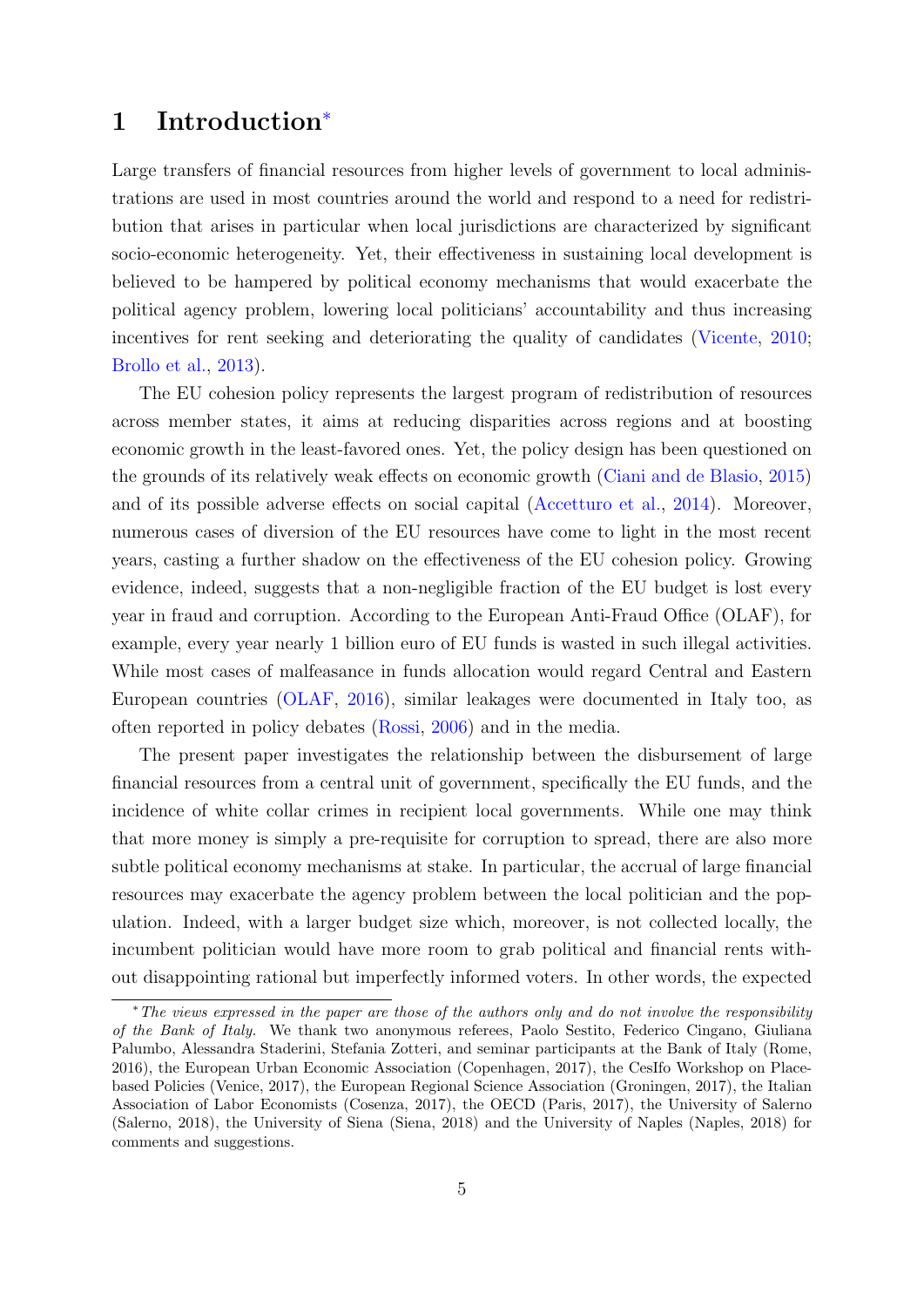electoral punishment of corruption is lower when the budget size increases, and this would induce the incumbent to misbehave more frequently. Moreover, the increased easiness of grabbing rents from the public budget would attract to the office less capable and more corruption prone individuals, thus further reinforcing the relationship between the amount of transfers and the incidence of corruption at the local level. The question we pose, therefore, is not simply one on the overall desirability of EU funds, but rather on the optimal level of decentralization to adopt when such amounts of money are at stake in order to reduce the agency problem and rent seeking.

Note that corruption is not the only type of loss that can be brought about by such large transfers, but represent what in the literature [\(Bandiera et al.,](#page-29-2) [2009\)](#page-29-2) has been labeled as "active waste", i.e. the resources subtracted by politicians and public officials for private gain. On top of this there would be the "passive waste", coming from inefficiencies in the administration of the resources, which is believed to account for the most part of the total amount of public resources wasted. Our estimates, therefore, should be considered a lower bound of the amount of waste potentially in place.

We analyze the case of EU funds to Southern Italy, because these funds offer a particularly suitable case to study the impact of extraordinary and large transfers from a central authority to local administrations and we focus on Southern Italy because this area has received particularly large amounts of EU financing. Our empirical analysis draws on detailed information about EU funds' disbursements over the Italian territory between 2007 and 2014 and on a novel dataset collecting all criminal records at the local level. Exploiting within municipality over time variation, we estimate the impact of such large monetary transfers on the number of corruption (white collar) crimes.

Our estimates suggest that EU funds' disbursements significantly increased the number of white collar crimes in the recipient municipality in a given year. In particular we find that the disbursement of EU funds to municipalities in southern Italy was associated with an increase of about 4% in the average number of white collar crimes per municipality and year. The result is mainly driven by funds targeting the realization of public works, rather than those devoted to transfers to firms and households and purchases of goods and services by public administrations. Interestingly, the estimated effect is homogeneous across dimensions that are commonly associated to varying propensity to malpractices (such as the efficiency of the local administration or social capital). On the other hand, we find some evidence that the recent application of an anti-corruption law partially offset the increase in white collar crimes.

A causal interpretation of the estimated relationship between EU funds disbursements and white collar crimes is potentially mined by two issues. First, omitted variables may simultaneously drive the assignment of funds and the incidence of corruption. For in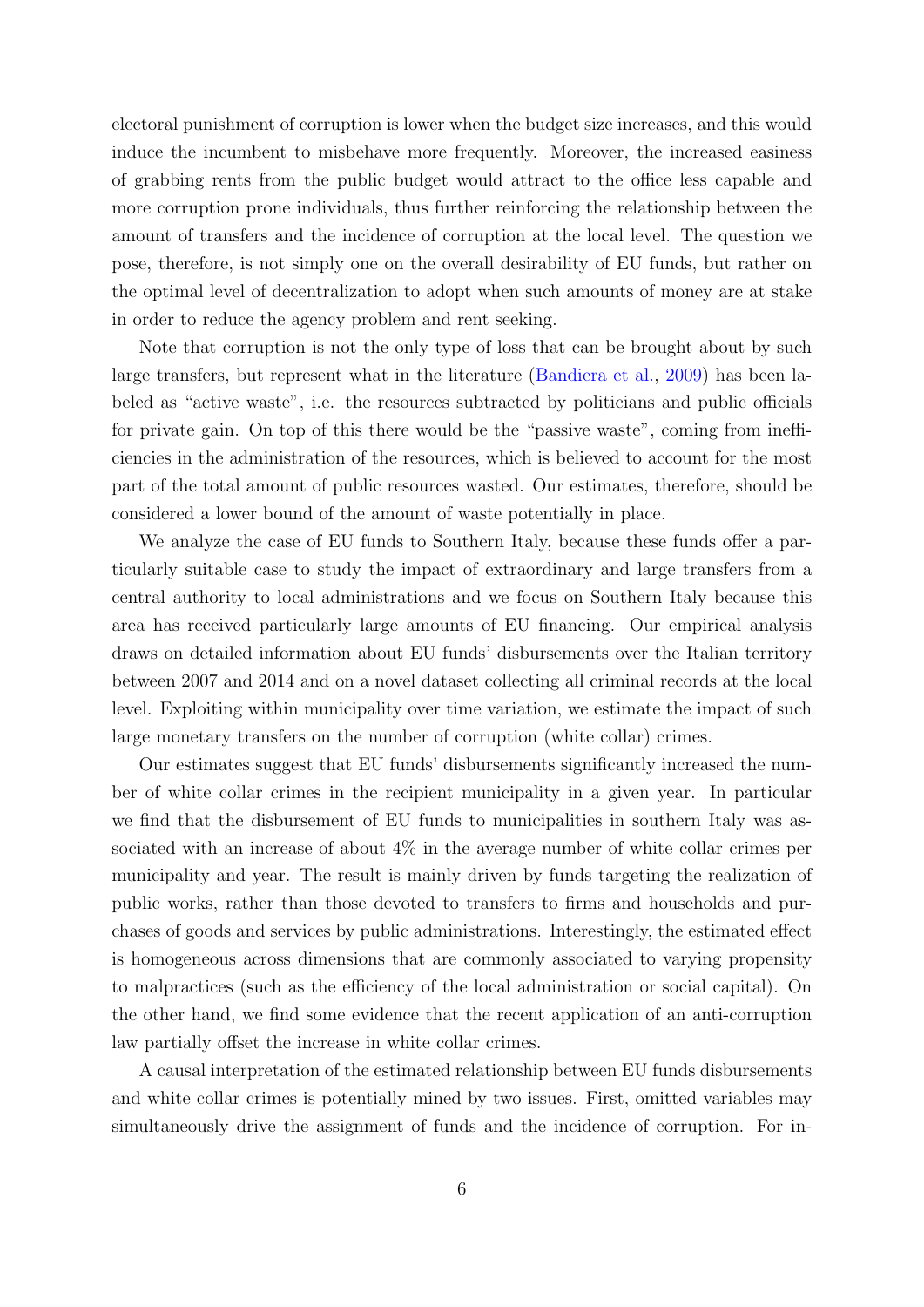stance, areas characterized by poorer socio-economic conditions generally display higher rates of criminal activity and also receive more funds. We account for this possibility by introducing a battery of time varying controls aimed at capturing differences in local socio-economic and political conditions that change from year to year while time invariant unobservable heterogeneity is absorbed by introducing municipality fixed effects. Moreover a falsification exercise shows that EU funds disbursements were not associated to any significant change in the incidence of other types of crimes (violent and property crimes), thus ruling out the possibility that some contemporaneous independent deterioration of the social and economic environment at the local level is the driver of the estimated relationship. Second, there may be a problem of reversed causality to the extent that more corrupt politicians manage to attract more resources to their municipality [\(Barone and Narciso,](#page-29-3) [2013\)](#page-29-3). In this regard, the inclusion of municipality fixed effects should manage to capture any unobserved time invarying propensity to corrupt on the part of local politicians and thus, under the assumption that the propensity to illegal behavior remains constant over such a short period of time, rule out possible concerns about reversed causality. In the light of such evidence, therefore, we conclude that our estimates most likely reflect a causal relationship between EU funds disbursements and the emergence of white collar crimes in the recipient municipalities, and not just a spurious correlation between the two.

The remainder of the paper is structured as follows: Section [2](#page-8-0) discusses the most relevant related literature; Section [3](#page-10-0) describes the institutional setting; Section [4](#page-11-0) introduces the data and some descriptive statistics; Section [5](#page-14-0) presents our results; Section [6](#page-16-0) provides some robustness checks and extensions; finally, Section [7](#page-19-0) concludes.

### <span id="page-8-0"></span>2 Related literature

The existing empirical contributions on the determinants of corruption have highlighted different potential channels that may lead to the emergence and rise of corruption.

First, some scholars highlighted the role of institutions and of social or cultural norms. [Fisman and Gatti](#page-30-1) [\(2006\)](#page-30-1), for example, proved that in the presence of a more stringent regulation firms are less likely to engage in the bribing of public officials because their expected benefit from this is limited. [Fisman and Miguel](#page-30-2) [\(2007\)](#page-30-2), instead, highlighted how, even when acting in the same institutional environment, agents from high-corruption countries (on the basis of existing survey-based indexes) turn out to be systematically more likely to engage in corruptive behaviors.

Several contributions, then, have dig into the mechanisms of political economy that may underlie the raise of corruption. [Ferraz and Finan](#page-30-3) [\(2011\)](#page-30-3), for example, studied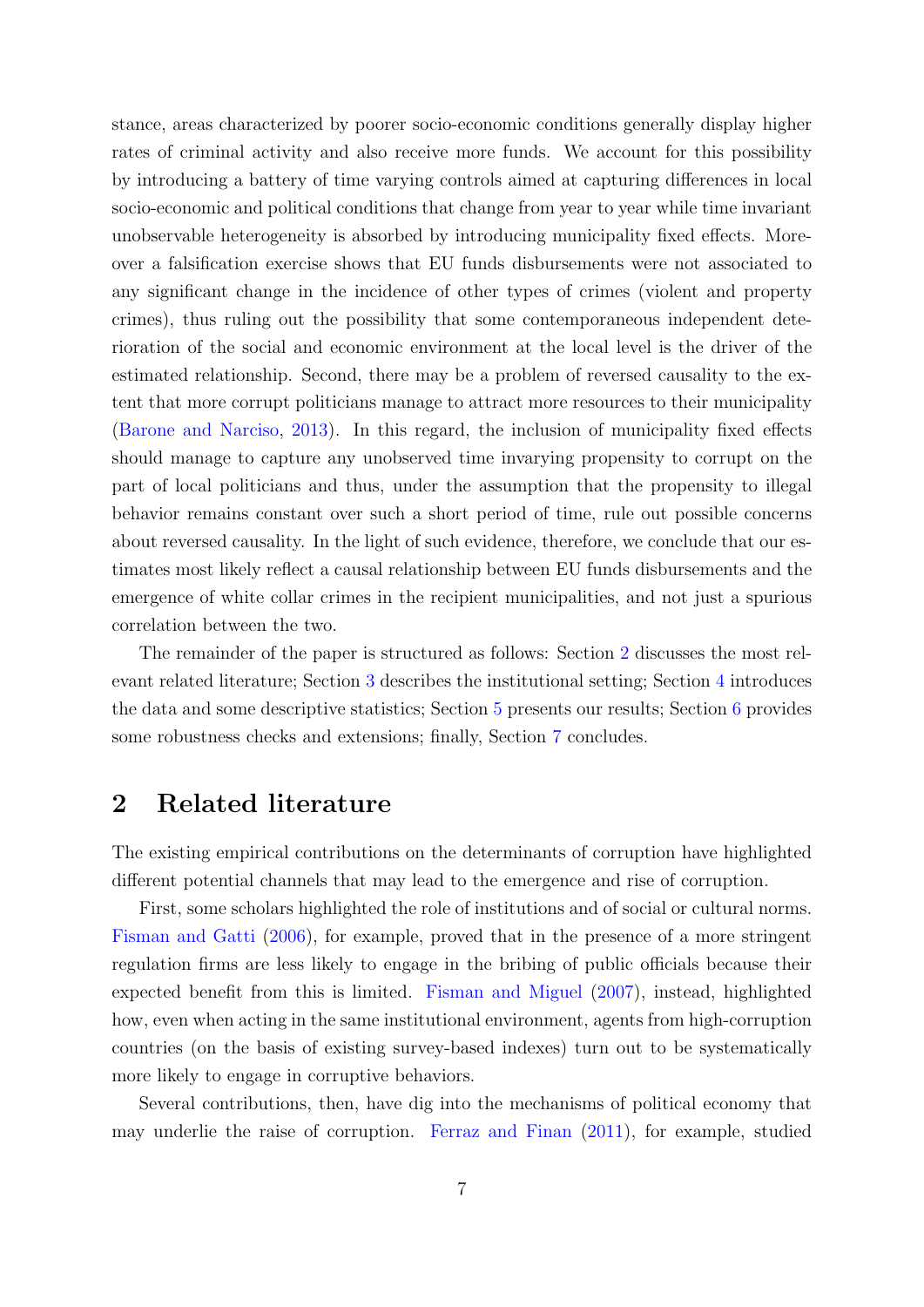the relationship between corruption and the electoral cycle, documenting a lower probability of corruption in the Brazilian municipalities in which incumbent mayors could get reelected. This evidence would point at the importance of electoral accountability in conditioning the behavior of politicians. Indeed, in another contribution [\(Ferraz and](#page-30-4) [Finan,](#page-30-4) [2008\)](#page-30-4), the same authors have shown that public exposure of corrupt politicians lowered the probability of them committing other corruption crimes in the future. In the same spirit, [Campante and Do](#page-30-5) [\(2014\)](#page-30-5) found that, in the US, more isolated capital cities are robustly associated with greater levels of corruption across US states on the grounds that isolation reduces accountability, while [Fisman and Gatti](#page-30-6) [\(2002\)](#page-30-6) highlighted that fiscal decentralization in government spending is significantly associated with lower corruption.

While bottom-up monitoring on the part of voters indirectly reduces corruption, also top-down monitoring has proved effective. [Avis et al.](#page-29-4) [\(2016\)](#page-29-4), for example, structurally estimated a model of political agency and corruption in the context of the Brazilian anticorruption program and concluded that top-down monitoring, i.e. audits, significantly lower the probability of corruption. Similarly, [Olken](#page-31-3) [\(2007\)](#page-31-3), in a randomized control trial conducted in Indonesia, found that increasing government audits largely reduced the amount of missing expenditures, as measured by the discrepancies between official project costs and an independent engineers' estimate of costs, a proxy of corruption incidence.

By investigating the relationship between the accruing of large economic resources and corruption, our paper is closest to the works by [Brollo et al.](#page-29-0) [\(2013\)](#page-29-0) and [Isaksson](#page-31-4) [and Kotsadam](#page-31-4) [\(2018\)](#page-31-4). The first estimated, again for the case of Brazil, the effect of transfers of intergovernmental funds to federal administrations on the propensity of local politicians and public officials to commit corruption crimes and find a positive sizable effect. [Isaksson and Kotsadam](#page-31-4) [\(2018\)](#page-31-4), instead, considered the instance of large foreign (Chinese) investments in Africa and found more widespread local corruption around active Chinese project sites. In this case, though, the authors suggest that the main underlying mechanisms would be a change in norms rather than the availability of financial resources per se.

From a more specifically policy oriented point of view, we also speak to the recent literature that has pointed at the existence of inefficiencies, in Italy, in the allocation and use of public funds received from a central government. [Carozzi and Repetto](#page-30-7) [\(2016\)](#page-30-7), for instance, showed that Italian municipalities that are birth towns of politicians in the national Parliament tend to receive higher transfers from the national government. [Barone and Narciso](#page-29-3) [\(2013\)](#page-29-3), instead, highlighted how the presence of organized crime in an area would attract more transfers to the local administration. As for the use of the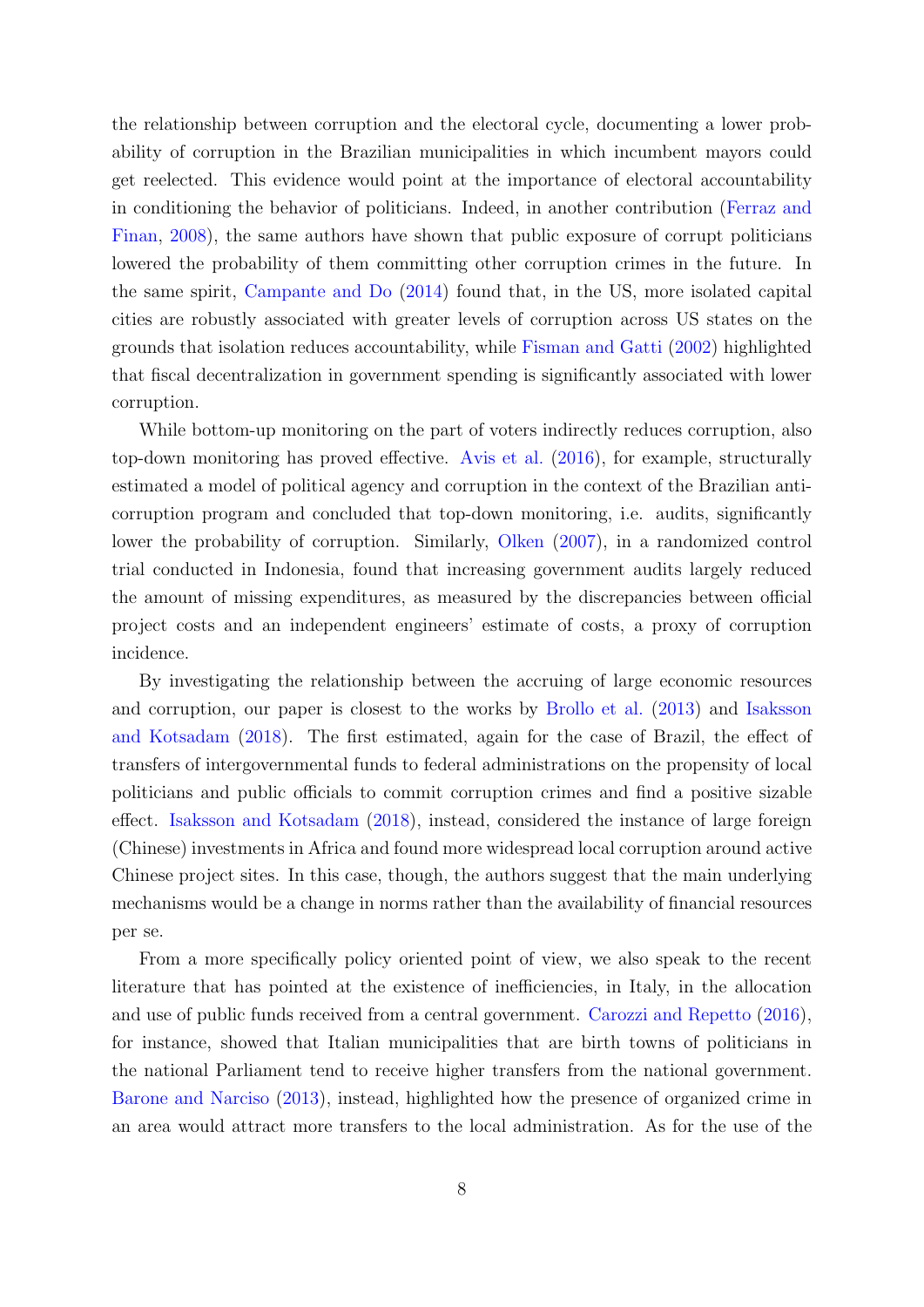public resources provided by the central authority, [Rossi](#page-31-2) [\(2006\)](#page-31-2) provided a descriptive overview of the corruption cases spurred by the transfers that the administrations of the South of Italy received in the recent past.

More broadly speaking, our study provides additional insights to the debate on the effectiveness of the EU cohesion policy. The impact of structural funds in terms of employment and GDP growth has been shown to be generally moderately positive [\(Becker](#page-29-5) [et al.,](#page-29-5) [2010,](#page-29-5) [2013\)](#page-29-6) across all EU countries. For what regards Italy, though, the results on the effectiveness of the EU financing schemes are generally less supportive than those found for the other EU regions [\(Ciani and de Blasio,](#page-30-0) [2015\)](#page-30-0). Most importantly for our work, is that some recent literature revealed that there may be undesirable side effects of the policy: [Accetturo et al.](#page-29-1) [\(2014\)](#page-29-1), for example, showed that the disbursement of EU funds negatively affected the degree of civicness and social cooperation in the receiving area.

## <span id="page-10-0"></span>3 Institutional setting

The European regional policy<sup>[2](#page-10-1)</sup> is aimed at promoting growth and investments and reducing economic and social imbalances among European regions. The policy is implemented through the so called structural funds, which are allocated by the European Commission to the member states on a 7 year basis.

Once funds have been assigned to member states, a crucial decision becomes the level of decentralization at which to manage the funds: a more decentralized management may leave more room for discretion and hence misbehaviours on the part of local politicians [\(Mauro,](#page-31-5) [1998;](#page-31-5) [Tanzi and Davoodi,](#page-31-6) [2000\)](#page-31-6), whereas a fully centralized system would reduce the degree of accountability of the local politicians. As a matter of fact, more than 75% of the 2007-13 EU budget referring to Italy has been managed by local administrations (amounting to 46 billion euro, including the national co-financing for around 18 billion). At least in principle, EU funds represent are an extraordinary disbursement of financial resources to local administrations as they are meant to finance additional investments on top of the structural expenditure which is instead financed through local and national budgets.[3](#page-10-2)

To improve the effectiveness of the funding mechanism and exert the maximum level

<span id="page-10-2"></span><span id="page-10-1"></span><sup>2</sup>Details on the functioning of the policy can be found on the [EC dedicated webpage.](http://ec.europa.eu/regional_policy/en/policy/what/investment-policy/)

<sup>&</sup>lt;sup>3</sup>The EC Regional Policy refers to this as the principle of "additionality" of the EU funds, by which contributions from the Funds must not replace public or equivalent structural expenditure by a Member State in the regions concerned. Yet, concerns have been raised that the EU structural funds may have relaxed the local budget constraint partly substituting the resources collected at the local level [\(Del Bo,](#page-30-8) [2016\)](#page-30-8).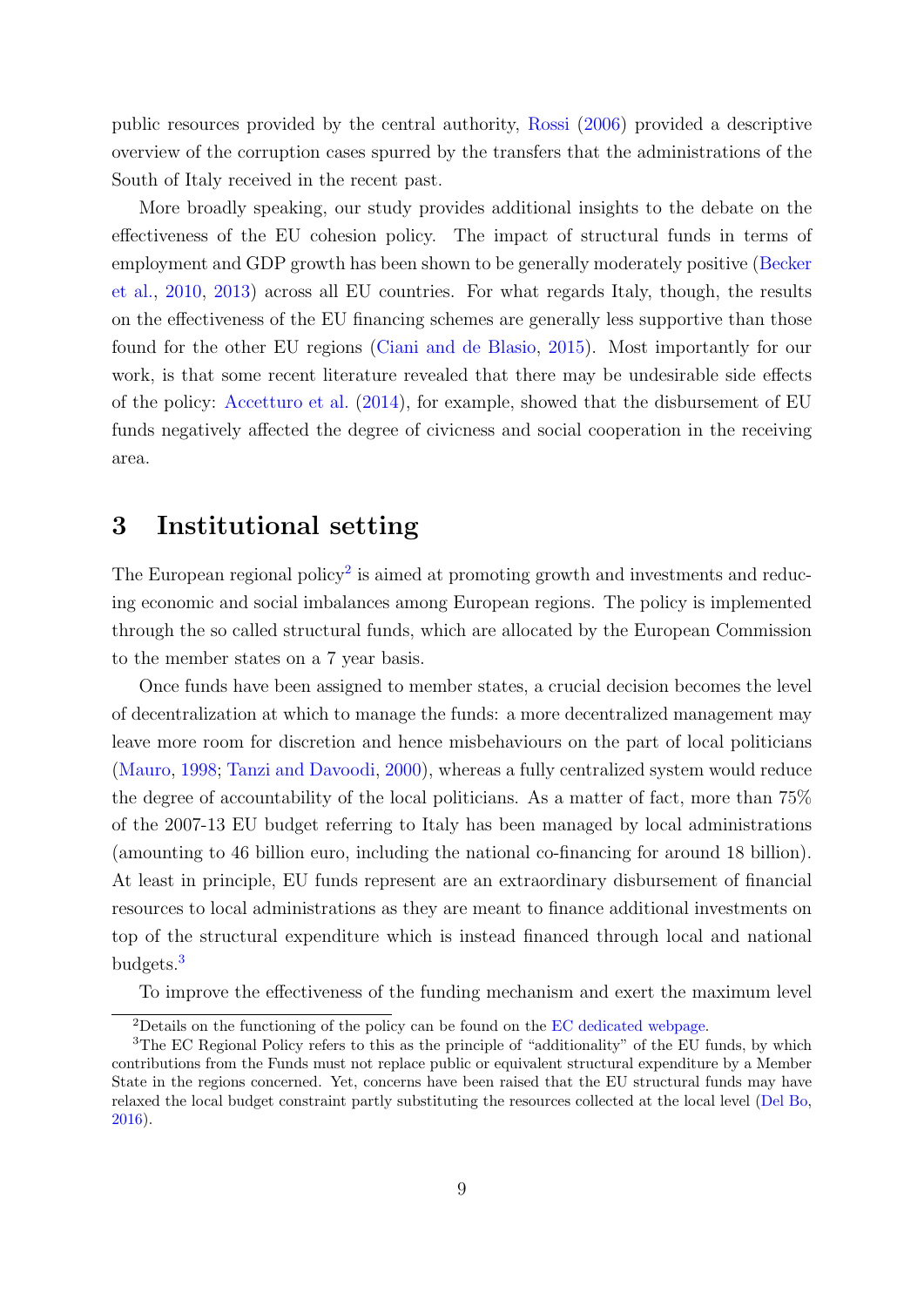of effort from local administrators, the European Commission has set a mechanism of automatic withdrawal of funds, that takes place whenever member states do not report and certify the total spending of the assigned funds by the end of the programming period. Moreover, member states are in charge of auditing the use of funds according to rules decided at the European level and of signaling any irregularity to the European Commission.[4](#page-11-1) The threat of withdrawal should push national authorities to impose heavier regulations and requirements over the administration of the EU funds, and this should make corruption more difficult and costly. Moreover, in order to make the national policy makers feel more responsible about the use of the EU funds, it is established that member states and regions have to guarantee an adequate share of co-financing of the projects implemented with EU funds as a condition to receive the funds.

Despite these safeguard norms, the possibility of funds misuse should not be disregarded because the architecture of the EU funds allocation and spending is complex and involves many levels of government. This leads to major bureaucratic redundancies and to a high fractionalization of the expenditure which undermines the possibility of national authorities to adequately monitor the funds use (see, for instance, [Perotti and Teoldi,](http://www.lavoce.info/archives/20835/fondi-strutturali-europei-disastro/) [2014\)](http://www.lavoce.info/archives/20835/fondi-strutturali-europei-disastro/); moreover, although most projects are managed at the local level, more than 90 percent of co-financing comes from national resources and not from the local ones: this reduces the incentives for local authorities to monitor the spending of the funds and the implementation of the projects.

## <span id="page-11-0"></span>4 Data and descriptive statistics

Our dependent variable, the number of white collar crimes recorded for each municipality in each year between 2007 and 2014, is taken from SdI (Sistema d'Indagine), the archive of the Ministry of Interior that contains records of all the crimes committed in the national territory. This dataset, derived from the IT system used by the police for investigation activities, has two major advantages: first, because it reports all the open cases which are under investigation by the police, it provides an instantaneous picture of the criminal activity in the municipality, whereas most datasets on crimes only report arrests or convictions which are likely to occur with delay with respect to when the crime is committed. Secondly, our dataset is less subject to problems of underreporting of crimes because, on top of the reports filed by those who might be penalized by the offense, it also contains records of all the investigations opened by the police forces themselves. This is a particularly valuable aspect in the case of corruption crimes in that in such crimes neither

<span id="page-11-1"></span><sup>4</sup>Details on the functioning of the audit mechanism for the 2007-2013 programming period can be found in the [EC Regulation No 1828/2006.](http://eur-lex.europa.eu/legal-content/IT/ALL/?uri=CELEX:32006R1828)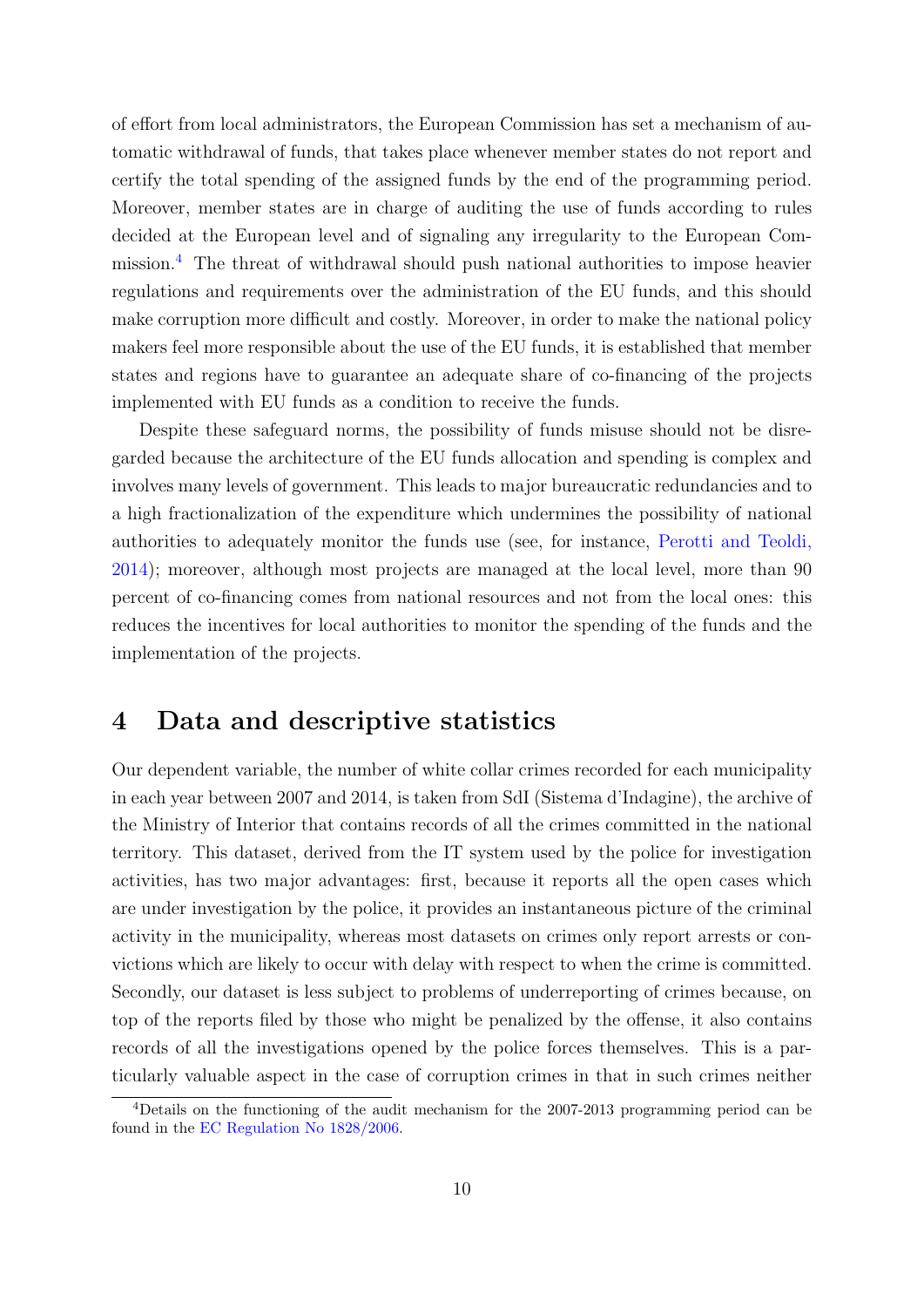the corrupter nor the corruptee have any interest in reporting the crime because they would both be guilty of a criminal offense. The classification of crimes available in the SdI is made directly by the Ministry of Interior on the basis of the respective applicable law. We thus identify as white collar crimes all crimes committed against articles 314-323 (crimes against public administration) and 479-481 (crimes against public faith) of the Italian penal code: these include corruption, bribery, embezzlement, abuse of authority and fraud.

To build our explanatory variable of interest, then, we use data on disbursements of EU structural funds published on Opencoesione, an on-line portal created in 2012 that contains geo-detailed information on the use of EU cohesion policy funds in Italy for the programming period 2007-2013. The available information includes type of financed project (public works, purchases of goods and services, subsides for firms and workers etc.), localization (the receiving municipality), beneficiaries (public administrations or other subjects residing in the municipality), budgets and payments (inclusive of national co-financing) relative to all projects financed through structural funds. The data are reported bimonthly but, to link them with our crime data, we aggregate them on a yearly basis. In some cases a single project may involve more than one municipality so that it is not possible to recover the share of payment received by each single municipality. In these cases we imputed an equal share of payment to each municipality involved.<sup>[5](#page-12-0)</sup>

We then merge this information with our crime data, that are currently only available for white collar crimes until 2014. We thus used data on payments made between 2007 and 2014 (because of the EU N+2 rule, payments referring to the 2007-2013 programming cycle could be made up to 2015).

Finally, we also use, as control variables, additional information at the municipality level referring to local population size, labor market participation, unemployment, educational attainment and political cycle, as well as regional GDP growth. Our control variables are taken from the Italian National Bureau of Statistics (ISTAT) and from the Italian registry of academic enrollments (MIUR).

The choice of considering only southern municipalities is mainly motivated by econometric concerns due to the fact that in the Centre and North both the explanatory variable and the dependent one displayed very little variability. As a matter of facts, in the programming period 2007-2013, more than 70% of the total financing at the national level was allocated to the South. According to our data, EU funds disbursements amounted to about 64 euro per person per year in the South and only 10 euro in the Centre and the North. This implies that in the latter regions our explanatory variable

<span id="page-12-0"></span><sup>&</sup>lt;sup>5</sup>We exclude projects that are managed at the national or regional level (which represent around 20 per cent of the EU funds addressed to Italian regions) and only split across municipalities those that are managed at the province level (about 5% of the remaining funds).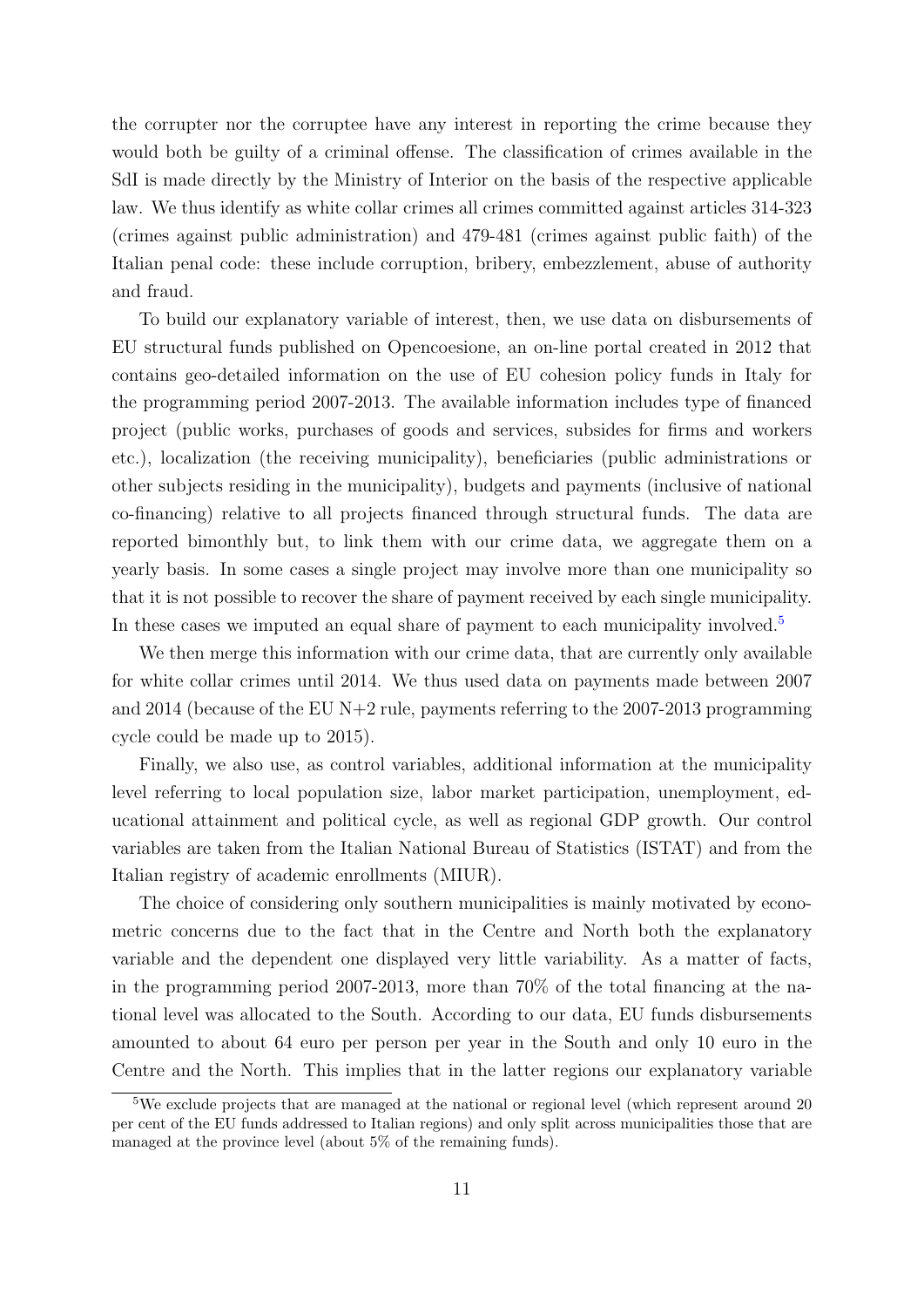does not show enough variation to identify a meaningful empirical relation (Figure [1\)](#page-22-0).

The same problem arises with regard to the dependent variable: Figure [2](#page-22-1) shows the distribution of white collar crimes in the North and Center, in the left panel, and in the South, in the right panel. The graphs reveal that the number of white collar crimes recorded in the SdI dataset is generally very low, but also that these crimes are especially rare in the regions of central and northern Italy. Indeed, about 85% of the sample of municipalities in the Centre and North had no white collar crimes at all in any year. In the South this share was considerably lower, about  $60\%$  $60\%$ <sup>6</sup>

Furthermore, excluding Northern and Central Italy reduces the degree of heterogeneity across municipalities in the sample in terms of their time varying characteristics, and in particular, of the different economic cycles experienced in the most recent years. Indeed, recent studies [\(Bank of Italy,](#page-29-7) [2014;](#page-29-7) [SVIMEZ,](#page-31-7) [2015\)](#page-31-7) have shown that the latest economic crises affected the South of Italy in a very different way from the rest of the country.

Table [1](#page-24-0) reports the main descriptive statistics for the sample of interest, i.e. municipalities in southern Italy in the period 2007-2014. First, we report evidence on the frequency and size of EU funds disbursements. Transfers were limited in the first years of the programming period, in 2007 less than 30% of southern municipalities received money and the average amount was about 65,000 euro per municipality only. Such low level of funding in the first years mainly reflects the fact that the assignment of public tenders and other preparatory activities required time to be implemented. At the end of the programming period, indeed, over 90% of southern municipalities were receiving funds from the EU, with an average amount more than ten times bigger than at the beginning of the programming period, over 765,000 euro per municipality in 2014. We then provide evidence on the type of expenditures: around two thirds of the funds financed public works, the share being quite constant across years. Table [1](#page-24-0) also shows the number of white collar crimes and all crimes per municipality by year. White collar crimes represent a minor fraction of the total criminal activity: in 2007 only 0.04% of total crimes. This share, nevertheless, increased over time up to more than doubling in 2011 when it reached 0.1% due to a simultaneous increase in the number of white collar crimes and a decrease in the number of total crimes. Figure [2](#page-22-1) shows that the number of crimes is a highly discrete variable: in over 62% of the municipalities analysed there was never a white collar crime over the period of interest, and only in  $6\%$  of the municipalities there were more than ten crimes. These figures become even lower when we consider yearly

<span id="page-13-0"></span><sup>&</sup>lt;sup>6</sup>The fact that most muncipalities received no EU funds and that white collar crimes diplayed such small variability implies that if we estimate our fixed effects model on the sub sample of municipalities in the Centre and North we lose about 90% of the observations, therefore remaining with a very selected sample. The correlation between EU funds and crimes that we estimate on that sample is a non significant -0.01, while it is a positive and significant 0.076∗∗ in the specification without municipality fixed effects, on a sample that mantains about 33% of the total number of observations.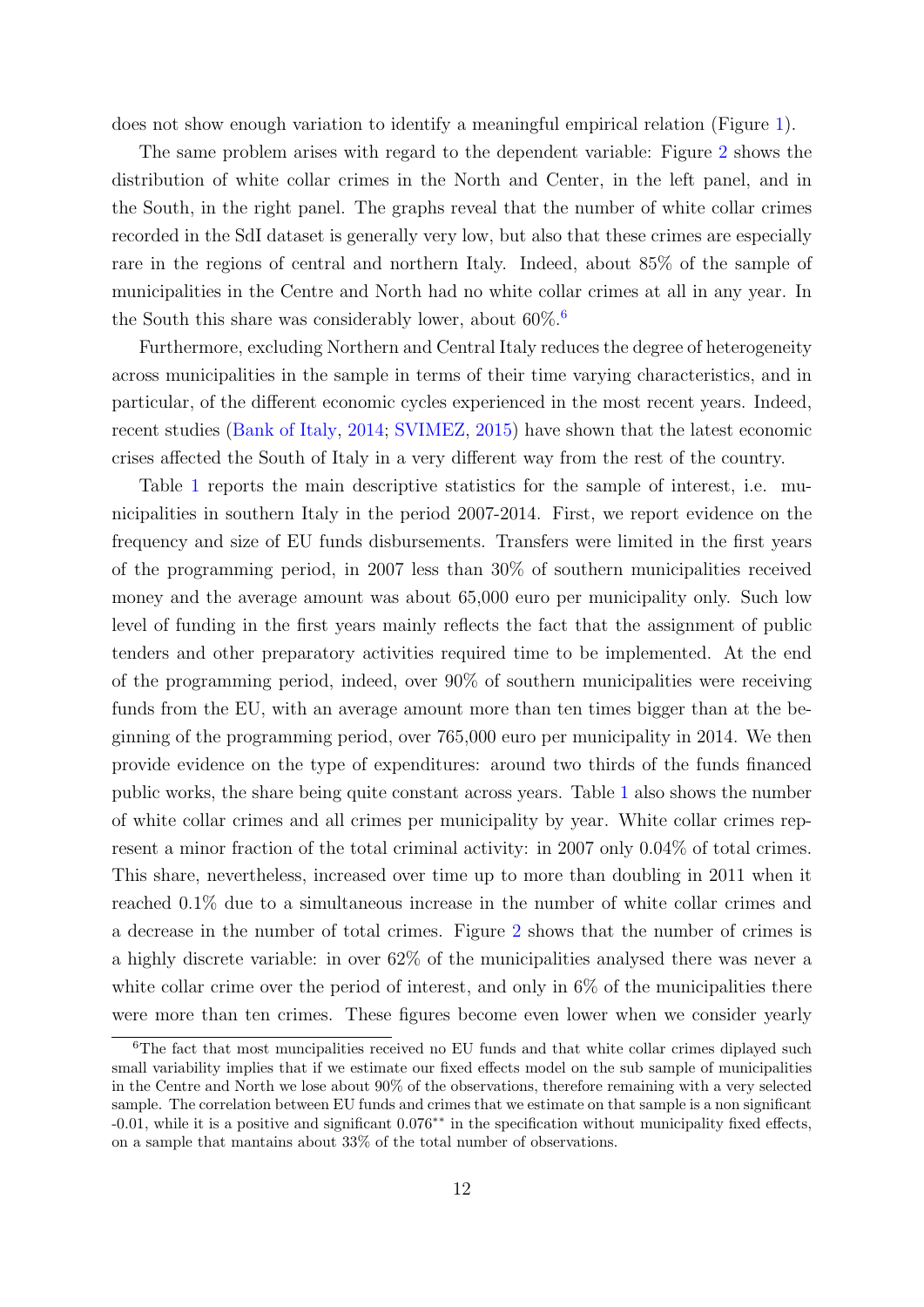variations: 87% of southern municipalities had no white collar crimes in one of the years considered, only 0.5% had more than ten in a single year.

We also present descriptive statistics on the set of covariates that we will employ as control variables in our main regressions. The rate of participation in the labor market, which averages  $54\%$  in the provinces of interest, the rate of unemployment, which spiked in the South from 10% in 2007 to 19% in 2014, the number of new college graduates per year in the municipality (only 5 new college graduates every 1,000 inhabitants) and the rate of GDP growth at the regional level, which fluctuated around zero over the years with the deepest negative peak in 2009. Moreover, we include in the table the statistics that refer to two features of the local political cycle: the number of years from the last local elections and the share of municipalities with a mayor who is at his second mandate (and thus cannot run for re-election).

Finally, in figure [3,](#page-23-0) we show that there exists a raw positive correlation between the incidence of white collar crimes and the amount of EU funds transferred to the municipality in the same year. Yet, this correlation is likely to be spurious for the reasons discussed in the introduction, and hence we propose below a more demanding empirical strategy with the aim of netting out possible confounding effects.

## <span id="page-14-0"></span>5 Empirical strategy

We aim to estimate the effect of EU funds on the insurgence of white collar crimes. If not efficiently assigned and sufficiently monitored, larger financial transfers from a centralized authority to local administrations may raise incentives for local public officers to seek rents out of them. As discussed in the introduction, the identification of a causal parameter is hampered by the possibility that there may be omitted variables that confound the relation between the amount of public funds received in a certain municipality and the incidence of white collar crimes and by the possibility that there may be reverse causality by which more corrupt politicians attract more funding from the EU.

To deal with omitted variables, our preferred specification will be one that exploits yearly variations in the amount of funds received by each municipality. The inclusion of municipality fixed effects will capture all the unobserved time invarying heterogeneity, while a set of time varying control variables is meant to account for changes over time in the socio-economic context. The EU funds represent a particularly suitable case study to analyze the effects of transfers from central to local governments in a regression with fixed effects because, as shown in table [1,](#page-24-0) the amount of funds that the EU disbursed to Southern Italy municipalities varied significantly from year to year. Indeed, unlike the transfers from the EU, the funding received from the national government for structural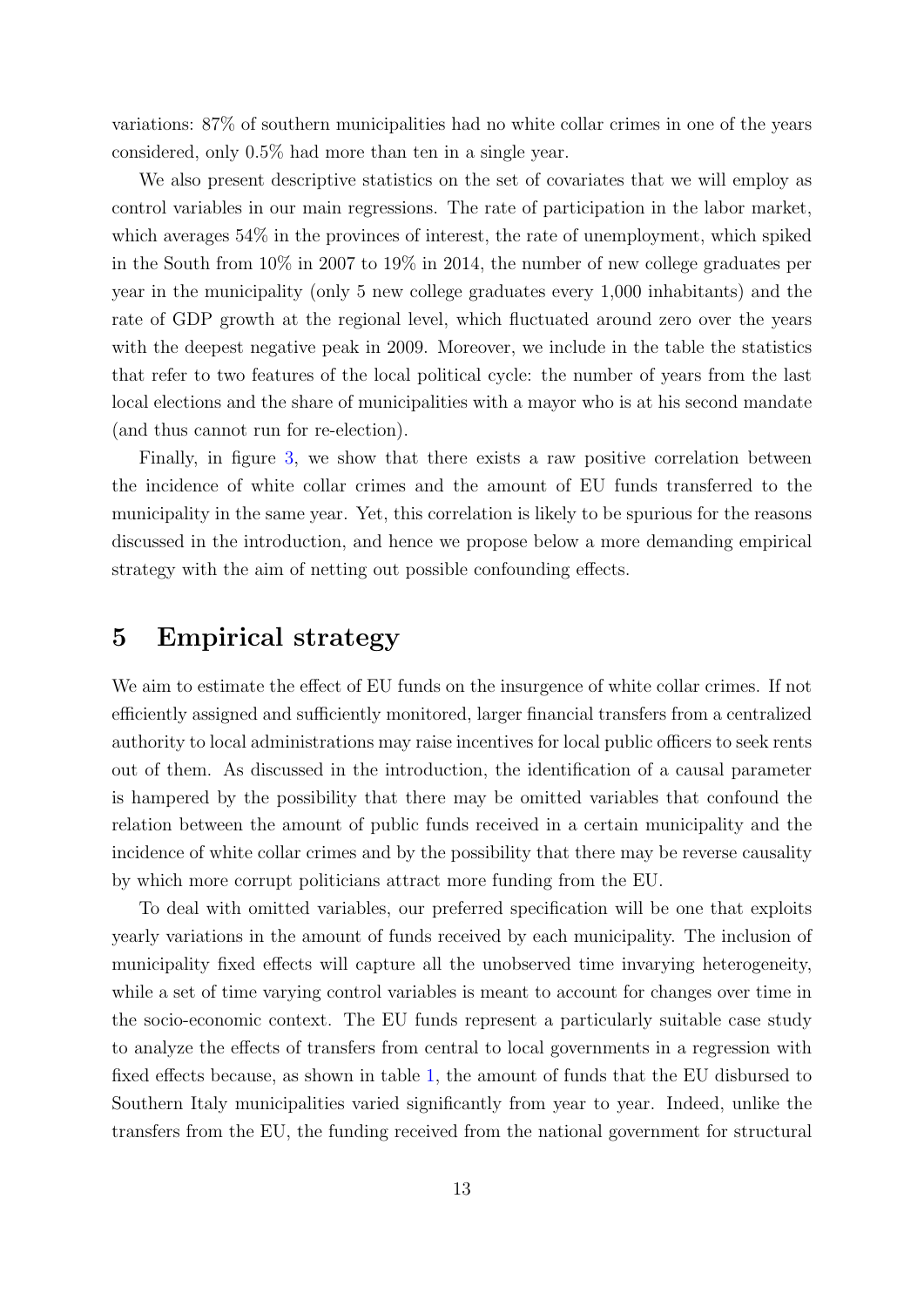expenditure, being based on previous disbursements and on the population size, exhibits very little yearly variation and its effect thus tends to be fully absorbed by the inclusion of municipality fixed effects in the regression.

As for reverse causation, we recognize that the possibility that money goes to the most corrupted administrations is a very real chance. This is indeed what was shown by [Barone and Narciso](#page-29-3) [\(2013\)](#page-29-3). Yet, in that paper, the authors establish a plausible long term relationship, while we focus on short time variations within municipalities. In other words, if we assume that the degree of corruptness of local politicians and officials is sufficiently persistent over time, the inclusion of municipality fixed effects will also rule out the possibility that the estimated coefficients actually capture a reverse causality relationship.

One critical aspect of our empirical strategy derives, then, from the nature of the distribution of our outcome variable: as shown in figure 2, the number of crimes is a highly discrete variable, ranging between 0, in most cases, and 78 (Naples in 2012). This implies that we cannot estimate the relation of interest by OLS, as the derived coefficients would be biased [\(Cameron et al.,](#page-30-9) [1988\)](#page-30-9). We thus choose to employ a specific regression model for count data so as to restrict the outcome variable  $C_{m,t}$  to be nonnegative integer values. Specifically, we employ a Poisson regression model. With this empirical approach the parameter of interest  $b_1$  will be interpretable as the elasticity of white collar crimes to EU funds.

Our main empirical specification, hence, is expressed as follows:

<span id="page-15-0"></span>
$$
C_{m,t} = \exp\{b_0 + b_1 \log EU_{m,t} + b_2 X_{m,t} + \phi_t + \phi_m + u_{m,t}\}\tag{1}
$$

where  $C_{m,t}$  is the number of white collar crimes committed in municipality m in year t and  $EU_{m,t}$  is the corresponding (log of) EU disbursements received by the same municipality in the same year. Such longitudinal specification allows us to absorb all the time-invariant unobservable differences across municipalities,  $\phi_m$ , as well as any common time trend captured by the year fixed effects,  $\phi_t$ . Therefore, the coefficient of interest,  $b_1$ , will be estimated by exploiting only the variation in the outcome within municipality over time. It follows that only municipality and time varying unobservable characteristics can confound the estimates.

In this respect, a first concern is due to the fact that our estimation window covers the years of the economic crises whose consequences varied significantly across different areas. This may imply that corruption increased more in areas that were more severely hit by the crisis (as suggested by [Bai et al.](#page-29-8) [\(2013\)](#page-29-8) for the case of Vietnam), but also that more funds were transferred to those same municipalities to counterbalance the negative economic cycle. To address this concern, we control for the local economic conditions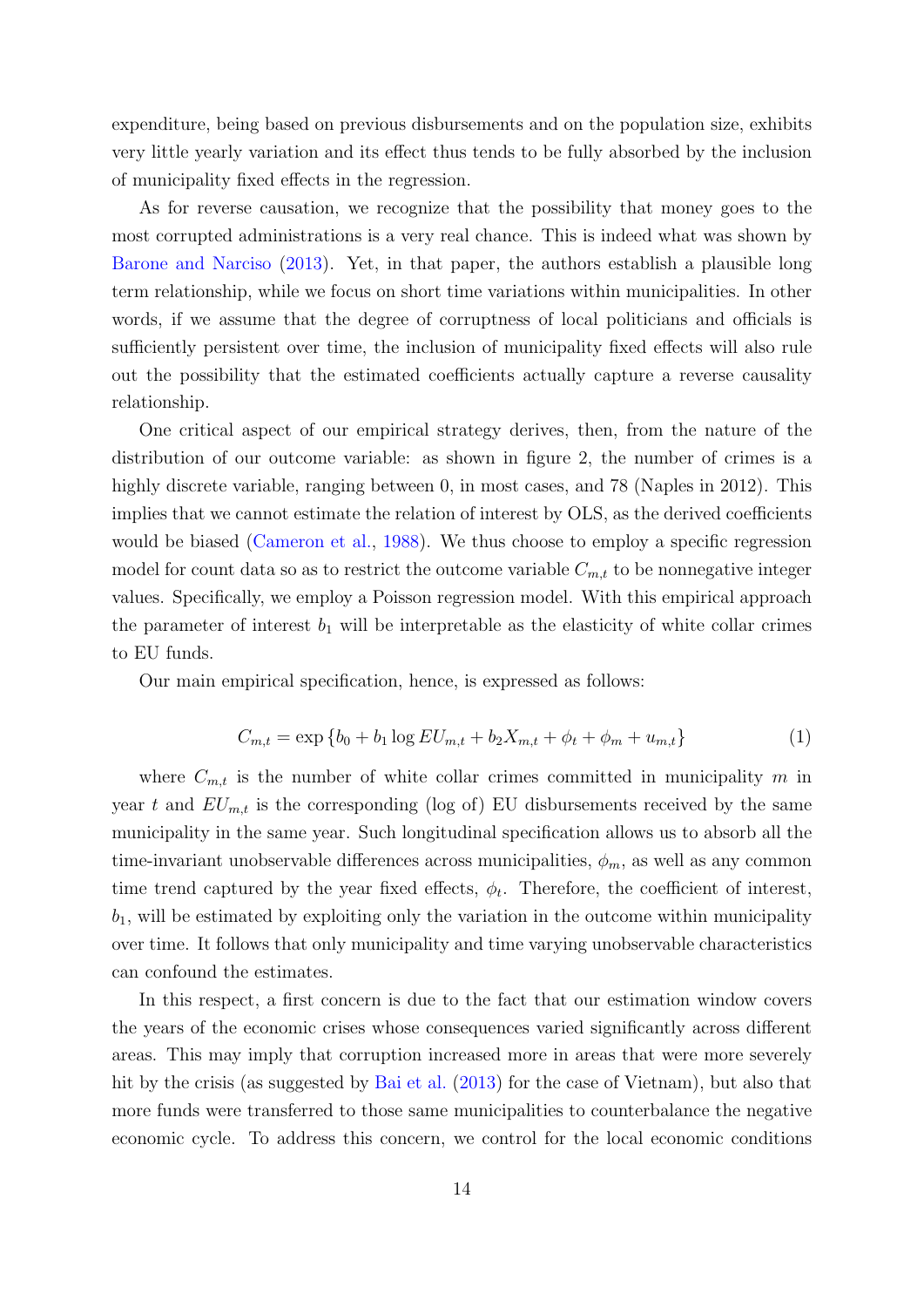by including in the vector of covariates  $X_{m,t}$  the size of the municipality population, the rate of labour market participation and of unemployment, the level of educational attainment (incidence of new college graduates in the population), and a regional rate of GDP growth.

The second issue is then related to a possible direct effect of the local electoral cycle. [Ferraz and Finan](#page-30-3) [\(2011\)](#page-30-3), for example, find that in Brazil corruption cases are less likely to arise in municipalities where mayors can run for reelection. To control for the local electoral cycle, we also include in the vector of covariates  $X_{m,t}$  the years from last elections and an indicator for second (and last) mandate mayors. Note, however, that white collar crimes as measured in the SDI archive include misconducts referring to both elected politicians and non-elected public officials. Therefore, the extent to which electoral aspects matter for our results is limited.

Controlling for potentially omitted variables is not our lonely line of defense. We also present the results we obtain from a placebo experiment, which uses as outcomes crimes different from corruption ones. The rational of the placebo is very simple. Should the effect of EU funds on corruption be driven by a deterioration of the social and economic local environment - which will happen to be independent but concomitant with the receipt of EU funds, - then the results for corruption will likely be reflected in similar findings for the other crimes. If we are unable to find comparable results, then we can more safely trust that what we observe is truly the impact of EU financing.

### <span id="page-16-0"></span>6 Results

Table [2](#page-25-0) reports the main results of the Poisson regression. First, note that the number of observations in this specification is lower than the total number of observations in the sample as reported in table [1](#page-24-0) because some municipalities, about one quarter of the total, received no funds in some years and thus are dropped from the estimation sample. The sample further restricts significantly when we include municipality fixed effects because many municipalities had no white collar crimes records at all over the entire period of analysis.[7](#page-16-1)

Column 1 shows the correlation between EU funds disbursements and the number of corruption crimes including only the population size as control to scale the variables of interest,<sup>[8](#page-16-2)</sup> together with year fixed effects to account for a common time trend. The

<span id="page-16-1"></span><sup>&</sup>lt;sup>7</sup>The results in table [2,](#page-25-0) columns 1 and 2 are essentially unchanged when we employ the restricted set of observations, i.e. 6009.

<span id="page-16-2"></span><sup>8</sup>Our specification allows for a flexible relationship between population and the effect of funds. Yet, our results remain essentially unchanged if we impose linearity, i.e. if we consider funds per capita as explanatory variable.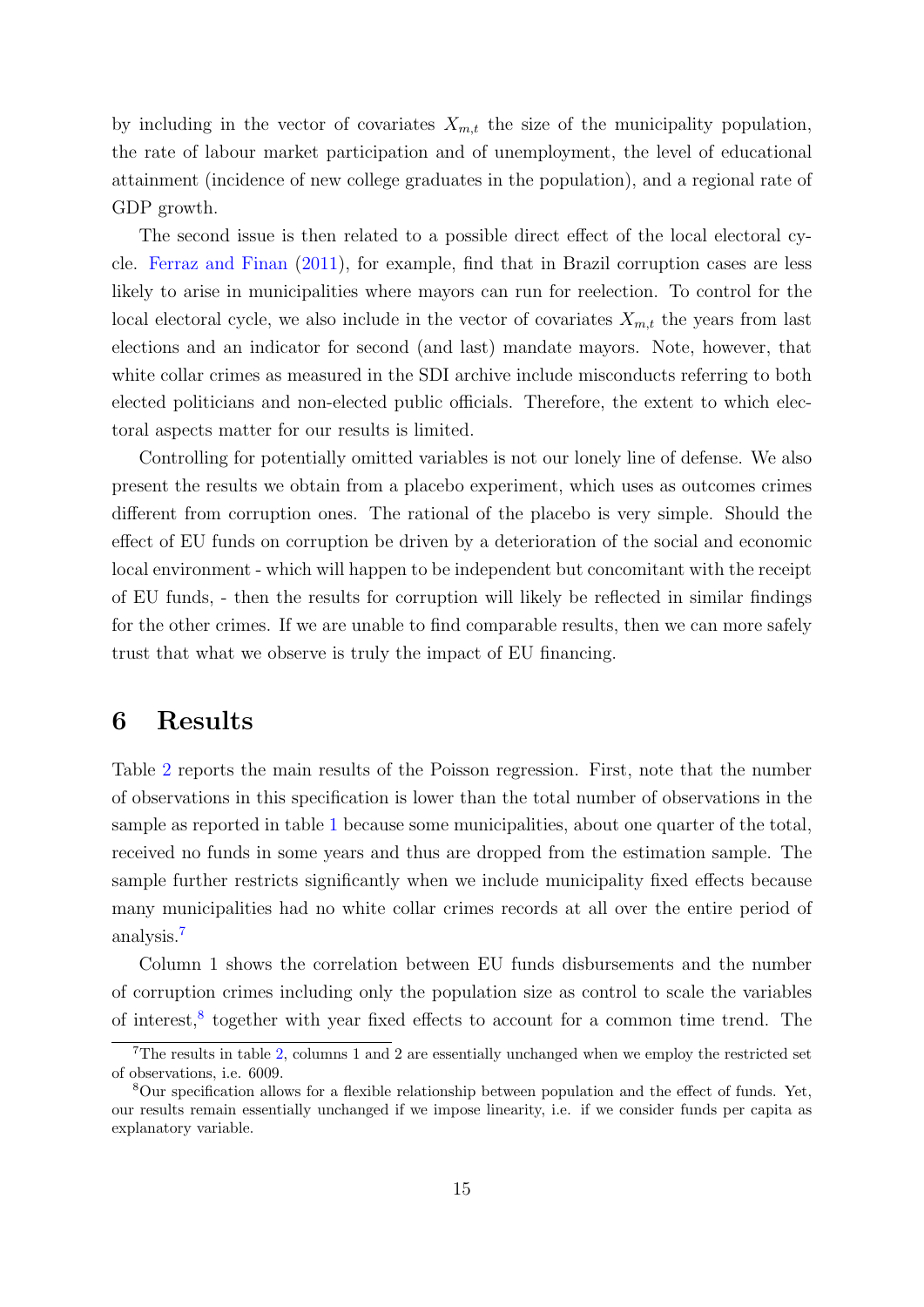estimated elasticity is 0.084 and it is highly significant. Column 2 adds indicators of socioeconomic activity in the area, which vary over time. This leaves the coefficient essentially unchanged, equal to 0.073. Column 3, then, introduces municipality fixed effects, thus taking into account all the unobserved time invariant heterogeneity across municipalities (omitted variable bias) and, at least partly, the issues of possible reversed causation discussed in section [5.](#page-14-0) The inclusion of municipality fixed effects reduces the estimated coefficient by half, thus confirming that unobserved time invariant heterogeneity accounts for a large part of the relationship between the amount of EU funds received and the number of white collar crimes recorded. Yet, the coefficient of interest still remains positive and highly significant in statistical terms. The estimated elasticity is now 0.037. When we further include the time varying controls, in column 4, the coefficient is little affected and equal to 0.042.

According to our preferred and most conservative specification, therefore, the increase in the number of white collar crimes attributable to a  $1\%$  increase in disbursements is equal to  $0.042\%$ . This effect is about ten times smaller than the one found in [Brollo](#page-29-0) [et al.](#page-29-0) [\(2013\)](#page-29-0) for the case of Brazil. Such discrepancy may be, at least partly, due to the fact that (i) the incidence of corruption is generally considerably larger in less advanced economies (Transparency International, 2016); (ii) the type of funds analyzed by [Brollo](#page-29-0) [et al.](#page-29-0) [\(2013\)](#page-29-0) are presumably subject to less controls compared to the EU funds.

Some of the time varying characteristics included in the regression in column 4 enter with interesting impacts. We find that better economic perspectives, as signaled by a growing GDP and higher number of new college graduates, are associated to higher corruption. Interestingly, therefore, this correlation has opposite sign relative to that found by [Bai et al.](#page-29-8) [\(2013\)](#page-29-8) for Vietnam. We also find that municipalities with a major at her second mandate experience less corruption. Again this results is in contrast with the evidence on Brazil provided by [Ferraz and Finan](#page-30-3) [\(2011\)](#page-30-3), but is consistent with a setting in which mayors who cannot rerun for the same office run for higher political offices and moreover reflects the fact that our dependent variable includes not just corruption of politicians but of any public official in the municipality.

We then explore several dimensions of heterogeneity in our results in table [3.](#page-26-0) First, in columns 1 to 3, we distinguish between funds that were received by municipalities to finance public works and funds received for other purposes (mainly purchase of goods and services and subsidies to firms and households). We find that the effect of the EU funds on corruption passes through the former category of expenditures. This is

<span id="page-17-0"></span><sup>&</sup>lt;sup>9</sup>In alternatve specification, whose results we do not report fro brevity, we estimate the same model of equation [\(1\)](#page-15-0) using the standardized amount of the explanatory variable and find that a one standard deviation increase in the amount of funds generates an increase in the number of white collar crimes of about 11%.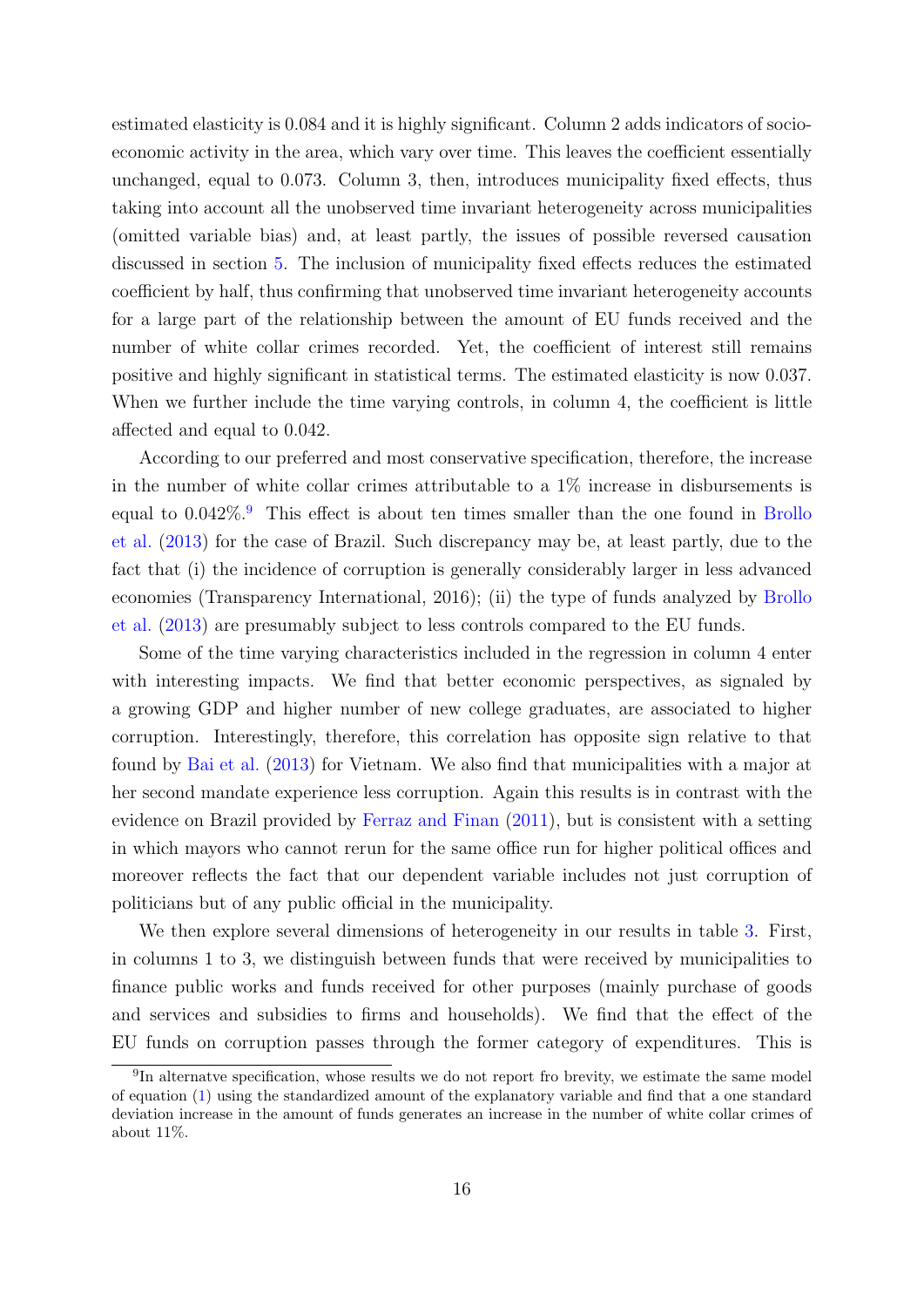an expected upshot: according to the last annual report of the Italian anti-corruption agency [\(Autorita' Nazionale Anticorruzione,](#page-29-9) [2016\)](#page-29-9), indeed, corruption seems to be nested mainly in public works, whereas the procedure for the purchase of goods and services and those to channel the funds to private agents follow more standardized rules, that are less vulnerable to misconducts.

Second, we analyze the role of several mechanisms that might mitigate the increase in illegal practices. First (column 4) we consider the quality of the local administration. Recent empirical literature on the economic impact of structural funds has shown that differences in the quality of local institutions contribute to produce heterogeneous effects of the policy on GDP growth and on the local level of civicness [\(Becker et al.,](#page-29-6) [2013;](#page-29-6) [Ac](#page-29-1)[cetturo et al.,](#page-29-1) [2014\)](#page-29-1). We are thus interested in checking whether the effect of EU transfers on corruption changes depending on the degree of efficiency of the local administration in the provision of the public good. Indeed, more efficient municipalities generally show a higher level of administrative capacity and a lower degree of bureaucratic complexity that make corruption more costly [\(Fisman and Gatti,](#page-30-1) [2006\)](#page-30-1). For instance, an entrepreneur wanting to build a EU-funded plant in a municipality that is relatively inefficient in the provision of public goods would face higher incentives to bribe local public officials rather than bearing the burden of red tape. As indicator for efficiency we use the number of days between the date of approval of a local  $\text{tax}^{10}$  $\text{tax}^{10}$  $\text{tax}^{10}$  that changes at the municipal level, and the deadline for the approval of the municipal budgetary plan, that is decided at the national level. Because in recent years the Italian law on real estate tax changed very frequently, we assume that the earlier a local administration was able to update the rules on local taxation the more it is efficient [\(Messina and Savegnago,](#page-31-8) [2015\)](#page-31-8).<sup>[11](#page-18-1)</sup> In our regressions a municipality is highly efficient if the number of days between the approval and the deadline is above the median value, this indicator is not time varying as data are only available for 2012. The coefficient associated to the interaction between the amount of funds received and the indicator of local administration efficiency, reported in column 4, is not significantly different from zero indicating that all municipalities, no matter their local level of efficiency, show the same elasticity between EU funds and corruption crimes.

A second aspect that may reduce the positive effect of funds on white collar crimes through the mechanisms of bottom-up monitoring discussed in section [2,](#page-8-0) is the vibrancy of the local civic life, as measured by the municipal rate of turnout at the 2011 referendum

<span id="page-18-1"></span><span id="page-18-0"></span><sup>10</sup>Specifically, we refer to the TASI, a locally collected real estate tax.

<sup>&</sup>lt;sup>11</sup>This indicator of local efficiency is available for all municipalities in 2012. For the overlapping sample of municipalities, the indicator correlates well with the measure of local efficiency calculated by [Barone](#page-29-10) [and Mocetti](#page-29-10) [\(2011\)](#page-29-10) and with the index proposed by [Giacomelli and Tonello](#page-30-10) [\(2015\)](#page-30-10). When aggregated at the province level the indicator correlates well with the established proxies for public sector quality, such as [Giordano and Tommasino](#page-30-11) [\(2011\)](#page-30-11) and [Nifo and Vecchione](#page-31-9) [\(2014\)](#page-31-9).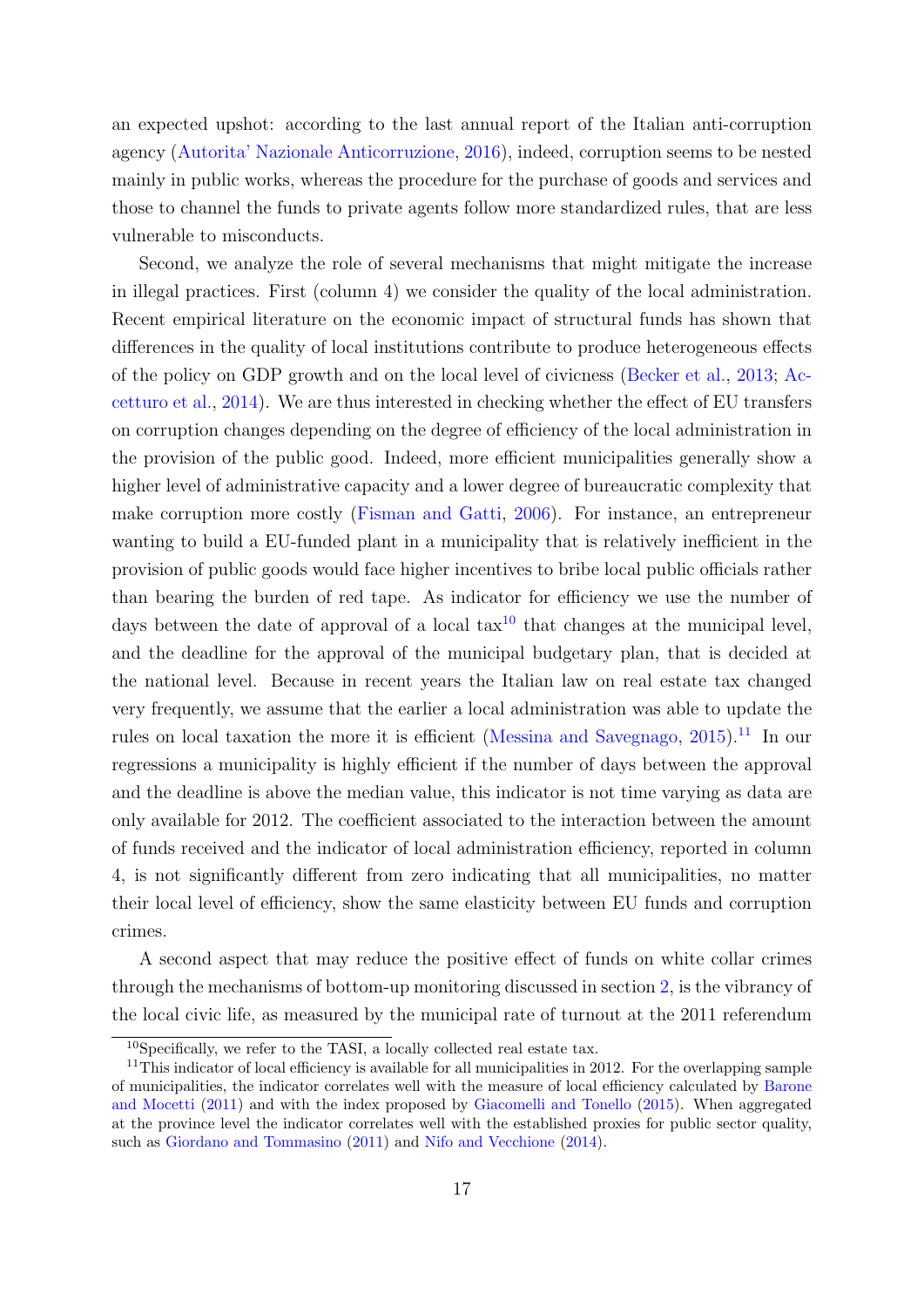(column 4). Referenda turnout is a long recognized measure of interest in the public good, which is exempt from particularistic interests and patronage motivations [\(Helliwell](#page-30-12) [and Putnam,](#page-30-12) [1995\)](#page-30-12). In the 2011 national referendum, citizens were asked to express their preferences on four relevant topics for the national political debate. Because the referendum contained four questions and people could respond to some of them only, we take the municipality average rate of response among the four questions and split the sample of municipalities into high and low civicness ones depending on whether they fall above or below the median. The interaction between the indicator of civicness and EU funds is not significant, thus suggesting that grassroots monitoring has no mitigating effect on corruption.

A complementary analysis that we perform focuses on the impact of the anti corrup-tion law approved in 20[12](#page-19-1).<sup>12</sup> The law provided a number of restrictions in the possibility of assigning directive positions in public administrations to those who had held political responsibilities in the previous years. At the local level the law only applies to municipalities with more than 15 thousand inhabitants. This design allows us to implement a difference in differences estimation of the impact of the anti-corruption law at the local level and to identify whether this affected the estimated elasticity between EU funds and white collar crimes. Results are reported in table [4.](#page-27-0) In column 1 we show that the implementation of the law, in 2013 and 2014, generally decreased the number of white collar crimes in the municipalities where the law was applicable. The estimated impact is large enough to completely offset the one of the funds but not statistically significant. In columns 2 and 3, then, we estimated the differential effect of the EU funds depending on the application of the anti-corruption law. The coefficient of interest is thus the one associated to the triple interaction term. Interestingly, the coefficient is negative, suggesting that the implementation of the anti-corruption law did offset, to some extent, the effect of EU funds on corruption. Yet, the lack of statistical significance, does not allow us to make strong statements in this regard.

#### <span id="page-19-0"></span>7 Robustness checks

As a robustness check we propose a falsification exercise that considers the impact of EU funds on other types of crimes that should not be associated with the accruing of financial resources to a given area. Specifically, we test the relationship between EU funds disbursements and all other crimes (column 1), property related crimes such as thefts and robberies (column 2) and violent crimes (column 3). The underlying intuition is that if we were to find an impact of EU funds on crimes like robberies or violent

<span id="page-19-1"></span> $12$ Law 190 of 2012, see ANAC for its [application to municipal governments.](http://www.anticorruzione.it/portal/public/classic/MenuServizio/FAQ/Anticorruzione)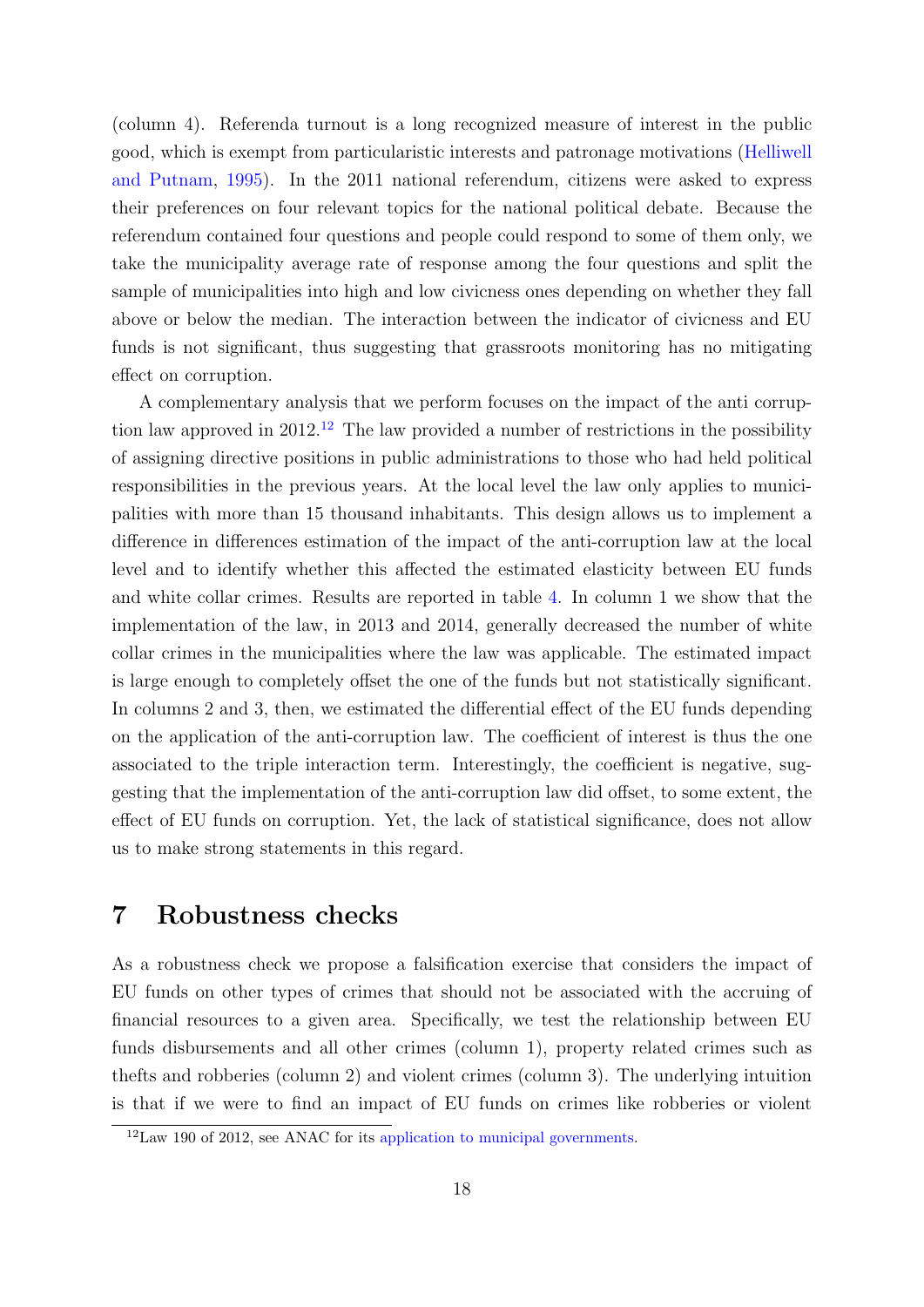crimes that would cast doubts on the credibility of our argument. For instance, to the extent that a declining economy makes the residents find it more acceptable to live on a criminal activity, an observed positive correlation between EU funds and corruption would be driven by a deterioration of the regulative and market environment rather than the receipt of transfers per se. The results show no effect at all on both variables.<sup>[13](#page-20-0)</sup>

A second concern regards the possibility that the arrival of large transfers induces an increase in the supervision and thus in the rate of detection of criminal activity at the local level. To, at least partially, rule out this concern, we collected the data on the funds allocated to some municipalities (around 250 in Southern Italy between 2007 and 2014) through the EU-funded National Security Program (PON Sicurezza) and find little correlation (0.1) between these and the EU structural funds disbursements and no significant relationship between the funds for security and the number of white collar crimes.

## 8 Conclusions

Plans of large financial transfers from a central unit of government to lower levels of government are generally used to mitigate differences across regions within a country, federation of states or union of countries, as the EU. Yet, such transfers come with the risk of exacerbating the agency problem due to the fact that the funds are collected at a higher level and then managed locally with typically little transparency on the actual amount of resources received by each local area. This moral hazard problem may increase incentives for local administrators to extract rents from the funds received. While systems of safeguards and monitoring are generally put in place to contrast such risks, growing evidence suggests that illegal practices and rent seeking are still often associated with the receipt of transfers from a central government.

In this paper we investigate the relationship between financial transfers from a central level of government to local administrations and the coincident occurrence of white collar crimes at the same local level drawing from the case of EU funding to Southern Italy. The 1986 Single European Act defined the aim of the EU cohesion policy as that of reducing disparities between the various regions and the backwardness of the least-favored regions. It thus established that resources should be transferred to areas that were most lagging behind in terms of economic development. The South of Italy has been one of the largest recipients of EU funds: in the most recent programming period it received 25 billion euro out of the 35 billion total allocated to Italy and managed at the local level. The empirical analysis exploits a unique administrative dataset of criminal episodes in Italy and matches

<span id="page-20-0"></span><sup>&</sup>lt;sup>13</sup>Note that the sample significantly shrinks because data on other crimes are only available until 2011.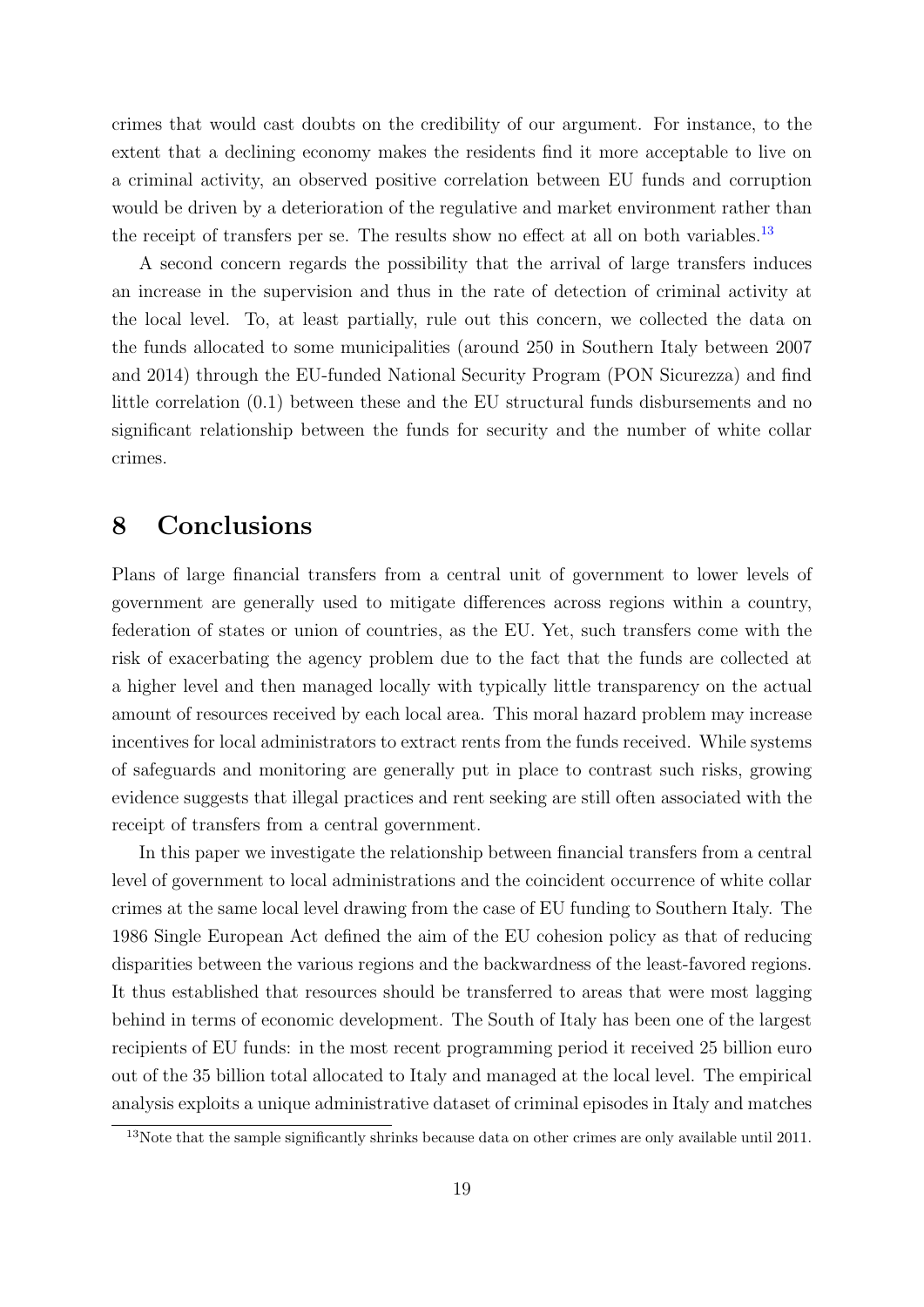them to the records of all the transfers from the EU to each single municipality over the period 2007-2014.

We find evidence of a significant positive relationship between EU funds and the occurrence of corruption and fraudulent behaviors in the recipient municipality in the same year. We acknowledge that the evidence we provide cannot be taken as fully conclusive, given the possible simultaneity of criminal activities and funds assignment and disbursements. Yet, the robustness analysis we performed provided evidence that the correlation between transfers and corruption that we estimate is likely not just spurious or due to confounding effects.

In terms of external validity of our exercise, an important aspect to take into account is that EU projects are heavily controlled and processed (see, for instance, the [European](http://ec.europa.eu/regional_policy/en/faq/#9) [Commission portal on cohesion policy\)](http://ec.europa.eu/regional_policy/en/faq/#9). This consideration suggests that the effect we estimate might represent a lower bound of the impact of extraordinary transfers on corruption relative to what would happen in the absence of such controls. Indeed, similar evidence from other countries and transfers schemes has produced significantly larger estimates.

In regard to the EU cohesion policy, our results, in turn, add to a growing body of previous literature suggesting that, while their final effectiveness in fostering growth appears to be limited, transfers might also have unintended negative consequences on local institutional quality and social capital endowments. In particular, our study documents - for the first time in a systematic way - that EU funding has entailed some waste of resources, "lost in corruption". Yet, such effects may be offset with more careful procedures of assignment, disbursement and management of the funds that increase the accountability of local administrators and thus mitigate the underlying agency problem.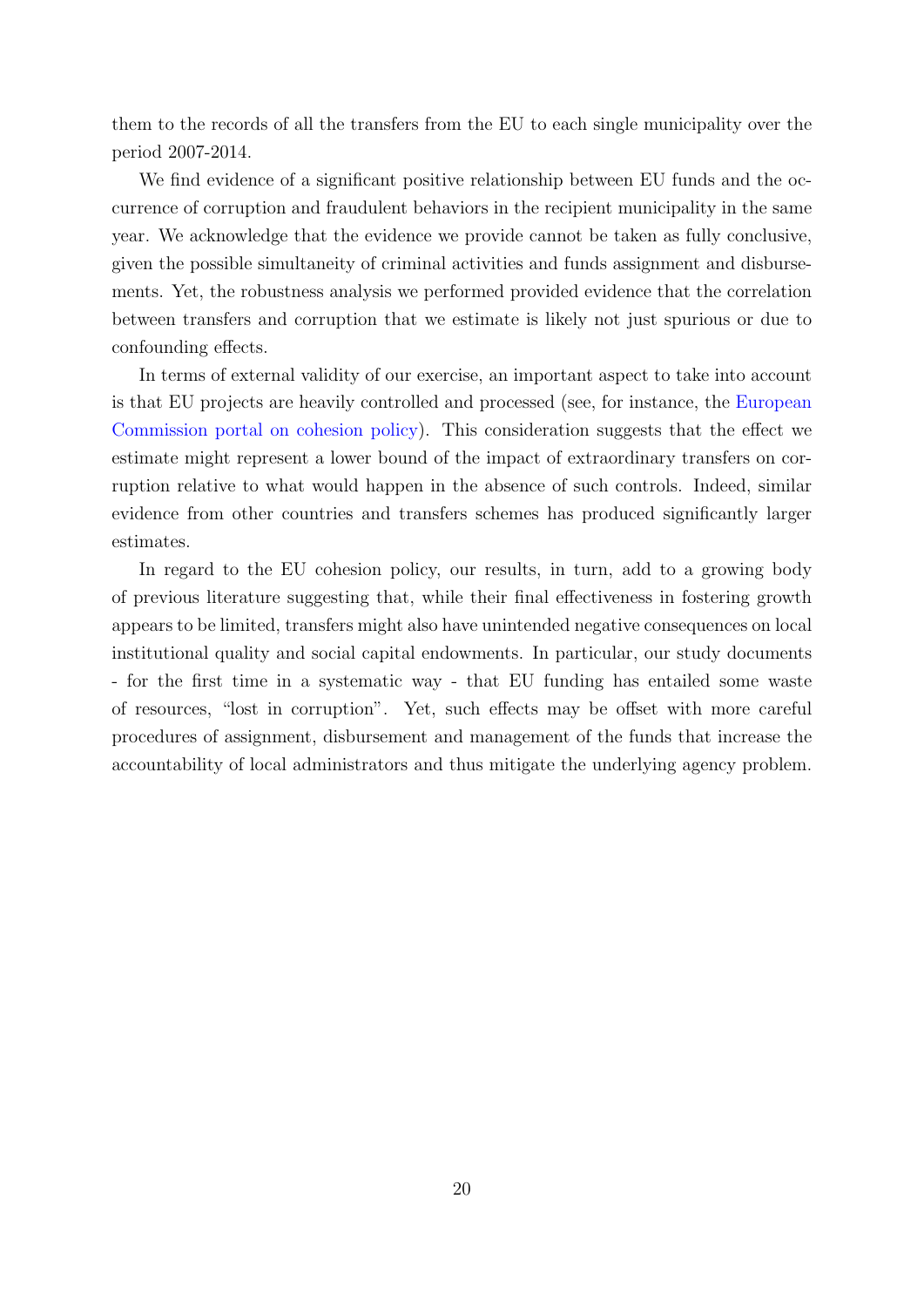## Figures and tables

<span id="page-22-0"></span>Figure 1: EU funds disbursements per municipality, total over the period 2007-2014 (hundreds of thousands).



<span id="page-22-1"></span>Figure 2: Number of white collar crimes per municipality, total over the period 2007-2014.

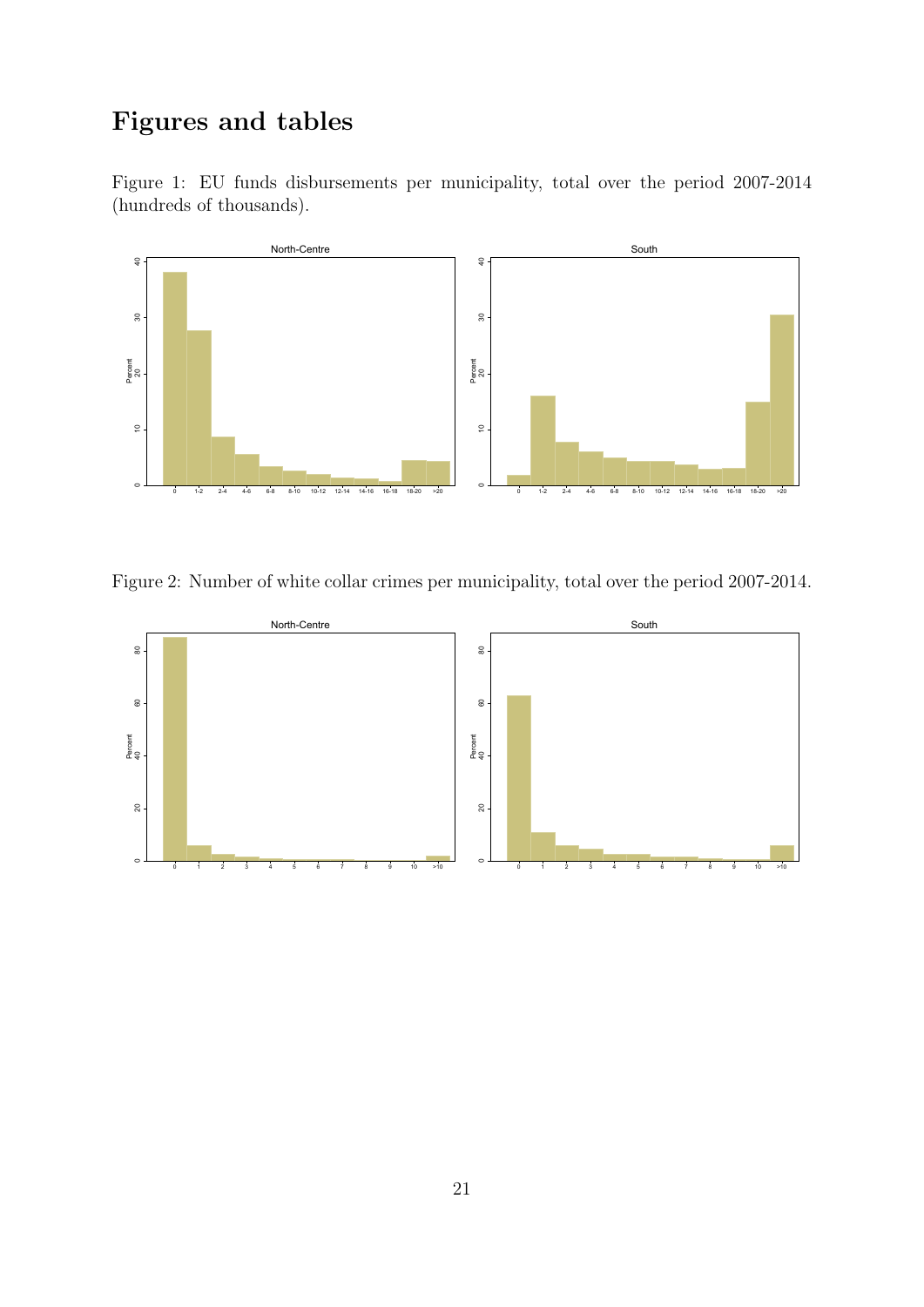

<span id="page-23-0"></span>Figure 3: White collar crimes and EU funds

Notes: Variable on the y axis is the residuals from OLS regression  $log \, C \, \text{times}_{m,07-14} = b_0 + b_1 \log \overline{p} \, \overline{p}_{m,07-14} + e_{m,07-14}$ ; variable on x axis is  $log\ Funds_{m,07-14}$ .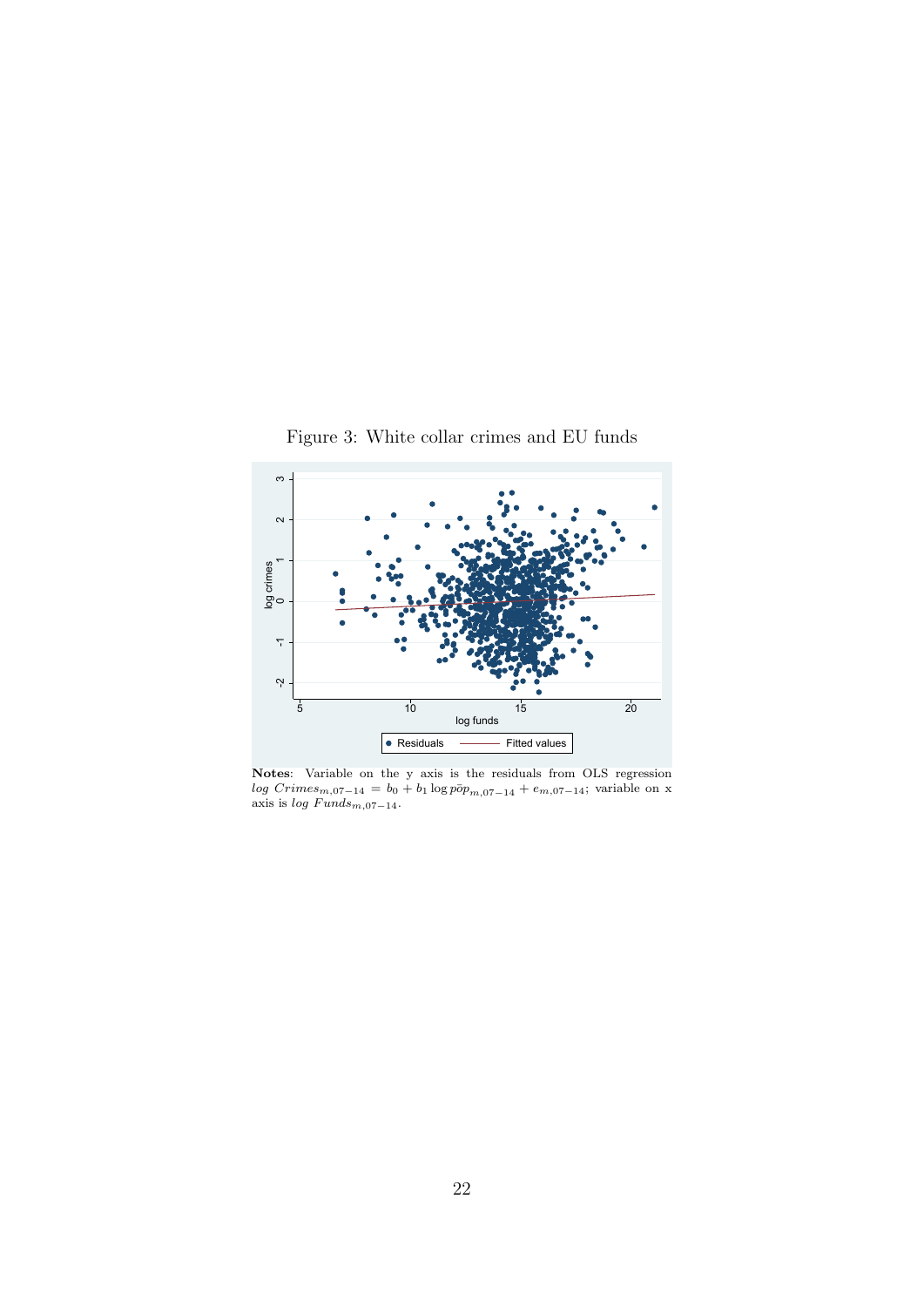#### <span id="page-24-0"></span>Table 1: Descriptive statistics by year, Southern regions only.

|                                            | 2007     | 2008     | 2009     | 2010     | 2011     | 2012              | 2013              | 2014              | Total    |
|--------------------------------------------|----------|----------|----------|----------|----------|-------------------|-------------------|-------------------|----------|
| EU funds recipient                         | 0.288    | 0.495    | 0.693    | 0.803    | 0.860    | 0.921             | 0.911             | 0.922             | 0.737    |
|                                            | (0.453)  | (0.500)  | (0.461)  | (0.398)  | (0.347)  | (0.269)           | (0.285)           | (0.268)           | (0.440)  |
| EU funds received, thousands               | 65.32    | 211.1    | 433.0    | 608.2    | 735.0    | 854.0             | 962.6             | 765.3             | 579.3    |
|                                            | (422.3)  | (1365.6) | (2608.6) | (6248.5) | (6896.2) | (6697.7)          | (8094.0)          | (5238.3)          | (5407.0) |
| EU funds public works, thousands           | 40.37    | 155.4    | 275.6    | 446.8    | 517.8    | 498.6             | 548.1             | 489.4             | 371.5    |
|                                            | (362.6)  | (1129.5) | (1854.6) | (5419.8) | (5698.1) | (4370.0)          | (5114.3)          | (3555.8)          | (3949.6) |
| EU funds other, thousands                  | 24.97    | 55.73    | 157.4    | 162.0    | 217.6    | 355.9             | 416.0             | 276.1             | 208.2    |
|                                            | (164.7)  | (392.9)  | (940.3)  | (1020.0) | (1484.4) | (2608.3)          | (3238.0)          | (1997.8)          | (1792.7) |
| White collar crimes                        | 0.192    | 0.275    | 0.299    | 0.295    | 0.449    | 0.488             | 0.450             | 0.463             | 0.364    |
|                                            | (1.412)  | (1.723)  | (1.885)  | (1.916)  | (1.943)  | (2.455)           | (1.840)           | (2.252)           | (1.953)  |
| Total crimes                               | 461.4    | 430.6    | 401.9    | 402.7    | 434.7    | ÷.                |                   | $\epsilon$        | 426.3    |
|                                            | (2808.3) | (2621.0) | (2344.7) | (2321.0) | (2492.2) | $\left( .\right)$ | $\left( .\right)$ | $\left( .\right)$ | (2523.6) |
| Labor market participation                 | 54.19    | 54.47    | 53.11    | 52.84    | 53.10    | 55.04             | 54.01             | 54.54             | 53.91    |
|                                            | (4.745)  | (5.456)  | (5.374)  | (5.548)  | (5.734)  | (5.634)           | (4.906)           | (5.063)           | (5.373)  |
| Unemployment                               | 10.40    | 11.49    | 11.84    | 12.60    | 12.71    | 16.11             | 18.28             | 19.48             | 14.14    |
|                                            | (2.549)  | (2.689)  | (2.912)  | (2.969)  | (2.532)  | (3.606)           | (4.204)           | (4.533)           | (4.596)  |
| New college graduates per 1,000 population | 4.240    | 4.408    | 4.852    | 5.027    | 5.167    | 5.252             | 5.117             | 1.079             | 4.393    |
|                                            | (2.032)  | (2.083)  | (2.205)  | (2.237)  | (2.273)  | (2.252)           | (2.232)           | (0.962)           | (2.448)  |
| Yearly regional GDP growth                 | 3.166    | 1.097    | $-2.755$ | 0.123    | 1.087    | $-0.851$          | $-1.273$          | $-0.381$          | 0.0266   |
|                                            | (0.683)  | (1.400)  | (0.745)  | (1.152)  | (1.483)  | (0.774)           | (0.766)           | (0.894)           | (1.968)  |
| Years from elections                       | 1.920    | 2.266    | 2.102    | 2.254    | 2.324    | 2.572             | 3.004             | 2.937             | 2.427    |
|                                            | (1.418)  | (1.519)  | (1.688)  | (1.769)  | (1.940)  | (2.066)           | (2.258)           | (2.567)           | (1.976)  |
| Second mandate mayor                       | 0.0558   | 0.0959   | 0.175    | 0.228    | 0.291    | 0.318             | 0.331             | 0.354             | 0.231    |
|                                            | (0.230)  | (0.295)  | (0.380)  | (0.420)  | (0.454)  | (0.466)           | (0.471)           | (0.478)           | (0.422)  |
| Observations                               | 2492     | 2492     | 2492     | 2492     | 2492     | 2492              | 2492              | 2492              | 19936    |

Notes: mean coefficients; sd in parentheses. Data on non white collar crimes not available for 2012, 2013, 2014. Labor market participation and unemployment are at the province level.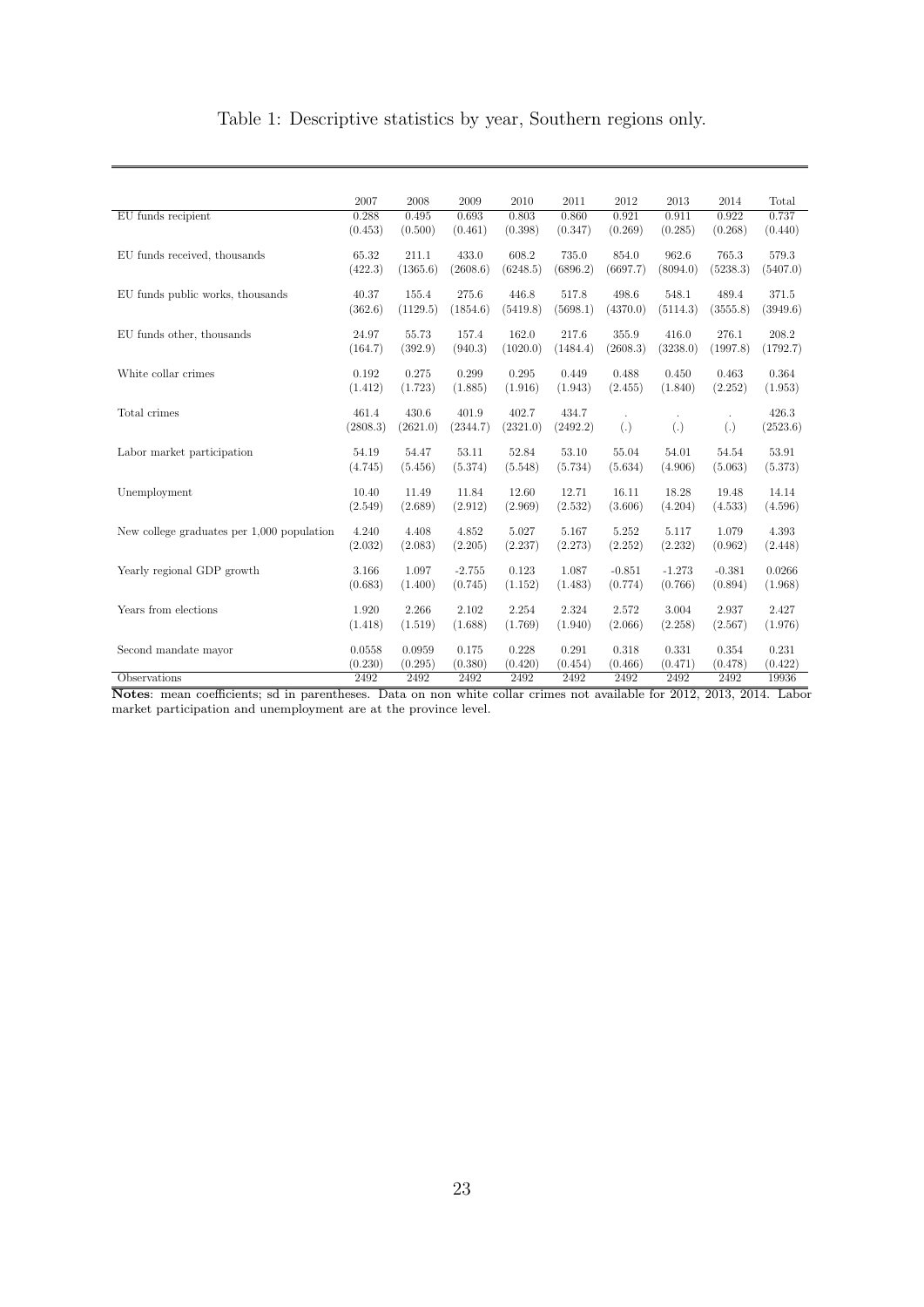|                                              | $\left(1\right)$ | $\left( 2\right)$     | (3)              | $\left( 4\right)$    |
|----------------------------------------------|------------------|-----------------------|------------------|----------------------|
|                                              |                  | White collar crimes   |                  |                      |
|                                              | $0.084***$       | $0.073***$            | $0.037**$        |                      |
| log disbursements                            | (0.020)          | (0.018)               | (0.016)          | $0.042**$<br>(0.017) |
|                                              | $0.948***$       |                       |                  |                      |
| log population                               | (0.034)          | $0.964***$<br>(0.033) | 1.510<br>(1.804) | 1.170<br>(1.853)     |
|                                              |                  |                       |                  |                      |
| Labor market participation                   |                  | $-0.011$              |                  | 0.008                |
|                                              |                  | (0.007)               |                  | (0.016)              |
| Unemployment                                 |                  | $-0.033***$           |                  | $-0.027*$            |
|                                              |                  | (0.011)               |                  | (0.015)              |
| Years from elections                         |                  | 0.003                 |                  | $-0.009$             |
|                                              |                  | (0.014)               |                  | (0.016)              |
| Second mandate mayor                         |                  | $-0.104$              |                  | $-0.174*$            |
|                                              |                  | (0.073)               |                  | (0.101)              |
| New college graduates per $1,000$ population |                  | $0.100***$            |                  | $0.047*$             |
|                                              |                  | (0.026)               |                  | (0.026)              |
| Yearly regional GDP growth                   |                  | 0.004                 |                  | $0.046**$            |
|                                              |                  | (0.028)               |                  | (0.022)              |
|                                              |                  |                       |                  |                      |
| Observations                                 | 14687            | 14462                 | 6123             | 6009                 |
| Year FE                                      | y                | у                     | У                | у                    |
| Controls                                     | $\mathbf n$      | y                     | $\mathbf n$      | у                    |
| Muncipality FE                               | $\mathbf n$      | $\mathbf n$           | y                | у                    |
| Number of municipalities                     |                  |                       | 895              | 891                  |

#### <span id="page-25-0"></span>Table 2: Baseline results. Panel 2007-2014.

Notes: Poisson regression, dependent variable is the number of white collar crimes in municipality  $i$  in year  $t$ . Labor market participation and unemployment rate at the province level. Standard errors clustered at municipality level in parentheses. \*\*\*  $p<0.01$ , \*\*  $p<0.05$ ,  $*$  p<0.1.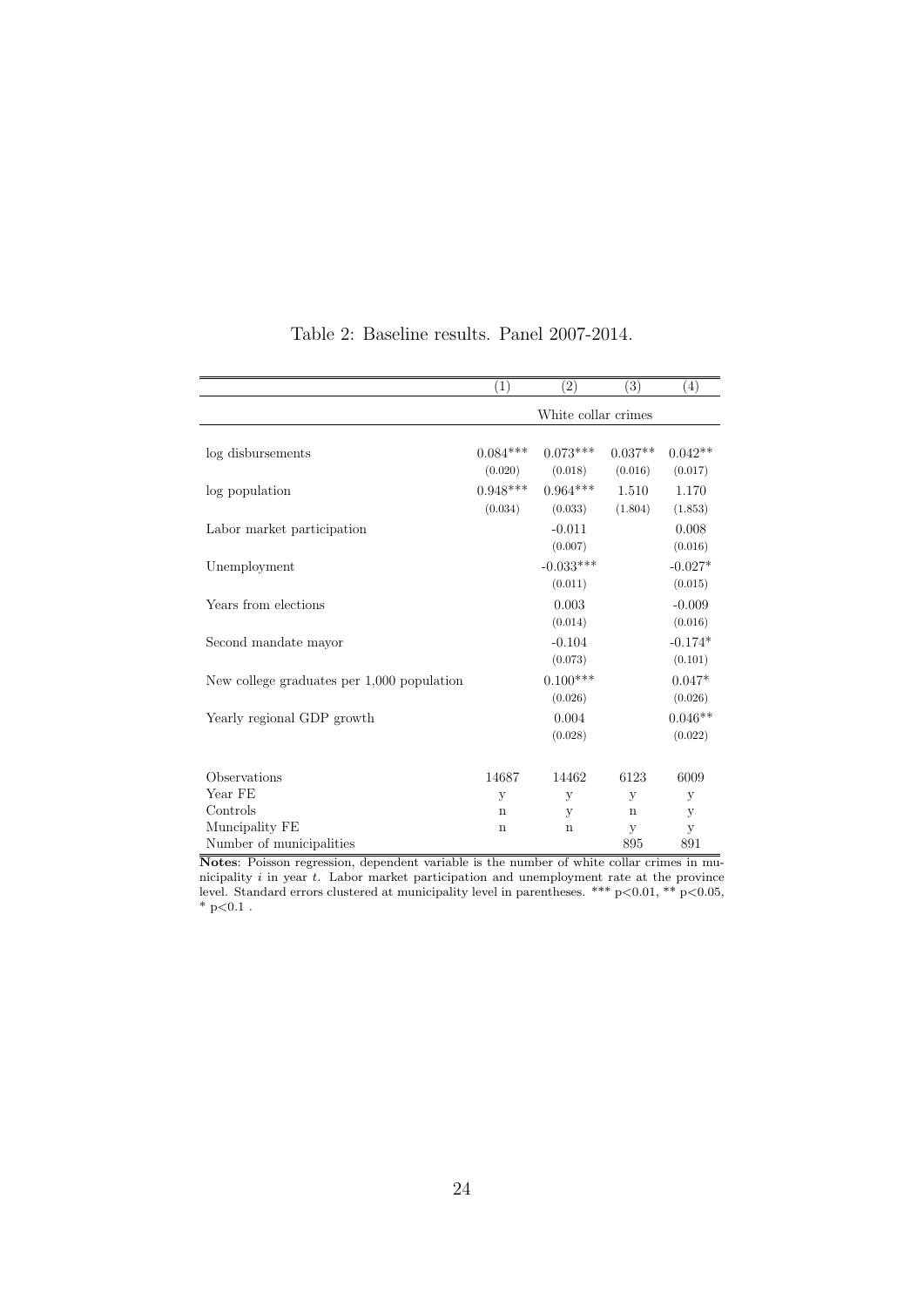|                                           | (1)                 | $\left( 2\right)$   | $\left( 3\right)$   | (4)                  | $\left( 5\right)$   |
|-------------------------------------------|---------------------|---------------------|---------------------|----------------------|---------------------|
|                                           | Type of funds       |                     | Efficiency          | Civicness            |                     |
| log disbursements                         |                     |                     |                     | $0.054**$<br>(0.022) | $0.032*$<br>(0.019) |
| log funds for public works                | $0.027*$<br>(0.015) |                     | 0.017<br>(0.015)    |                      |                     |
| log other funds                           |                     | $-0.007$<br>(0.019) | $-0.016$<br>(0.021) |                      |                     |
| log disbursement <sup>*</sup> interaction |                     |                     |                     | $-0.017$<br>(0.035)  | 0.033<br>(0.029)    |
| log population                            | 2.588<br>(1.895)    | $-0.034$<br>(2.151) | 1.268<br>(2.323)    | 2.917<br>(2.152)     | 1.202<br>(1.859)    |
| Observations<br>Number of municipalities  | 4691<br>761         | 5111<br>829         | 3807<br>695         | 4570<br>677          | 6009<br>891         |
| Year FE                                   | у                   | у                   | у                   | у                    | у                   |
| Controls                                  | y                   | y                   | у                   | у                    | y                   |
| Municipality FE                           |                     |                     | у                   | y                    | у                   |

<span id="page-26-0"></span>Table 3: Heterogeneous results.

Notes: Poisson regression, dependent variable is the number of white collar crimes in municipality  $i$  in year t. Controls are rate of labor market participation and unemployment rate at province level, number of new college graduates per 1,000 inhabitants, yearly regional GDP growth. Interaction indicates being highly efficient (column 4) and having high social capital (column 5). Standard errors clustered at municipality level in parentheses. \*\*\* p<0.01, \*\* p<0.05, \* p<0.1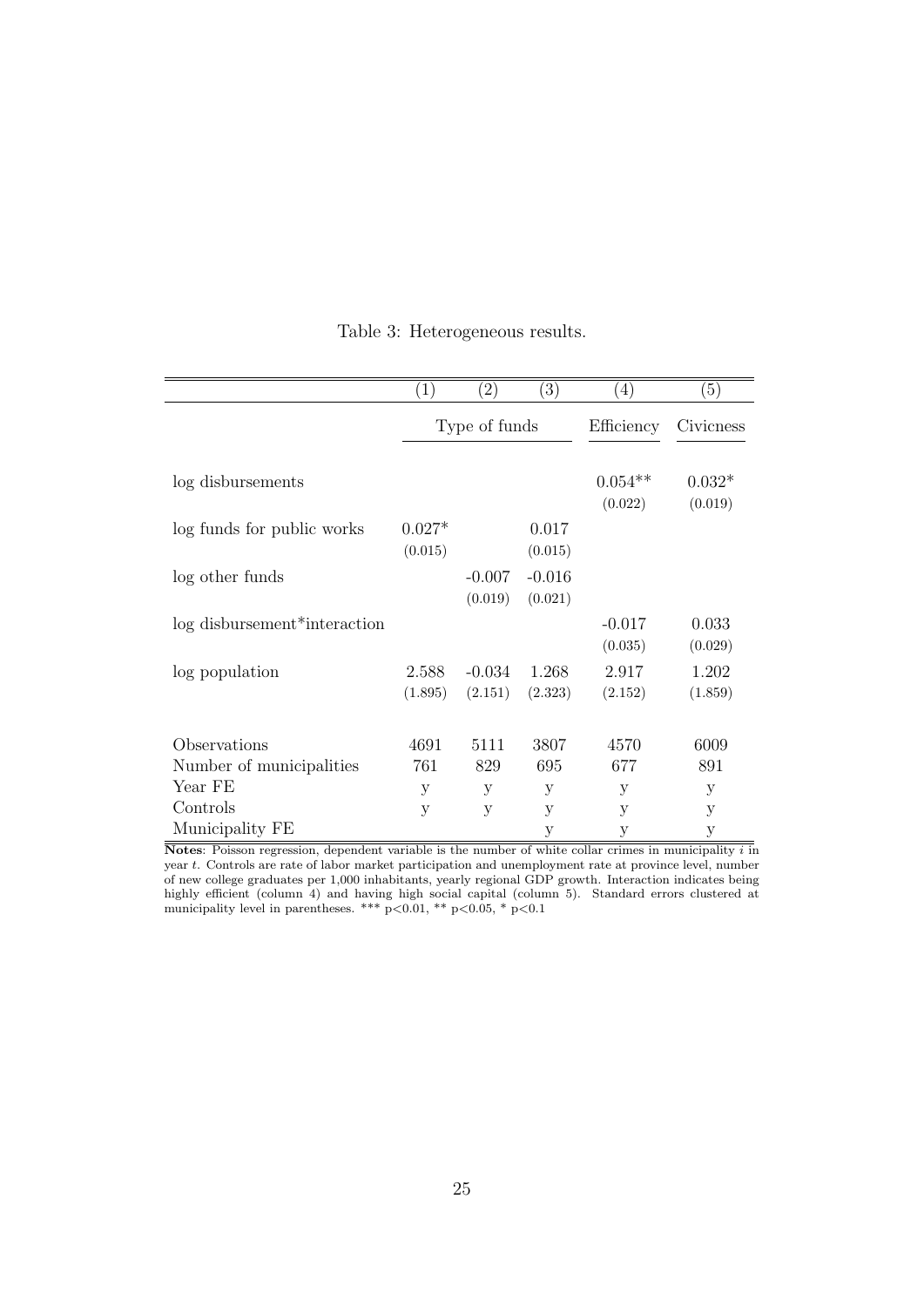|                                                                  | (1)                  | $\left( 2\right)$      | $\left( 3\right)$     |
|------------------------------------------------------------------|----------------------|------------------------|-----------------------|
|                                                                  | White collar crimes  |                        |                       |
| log disbursements                                                | $0.042**$<br>(0.017) | $0.070***$<br>(0.021)  | $0.067***$<br>(0.021) |
| population $>15,000 \times$ post 2013                            | $-0.066$<br>(0.111)  | 0.283<br>(0.614)       | 0.514<br>(0.650)      |
| population >15,000 $\times$ log disbursements $\times$ post 2013 |                      | $-0.024$<br>(0.045)    | $-0.040$<br>(0.048)   |
| population $>15,000 \times \log$ disbursements                   |                      | $-0.071***$<br>(0.023) | $-0.060**$<br>(0.024) |
| post $2013 \times \log$ disbursements                            |                      | 0.009<br>(0.037)       | 0.026<br>(0.039)      |
| log population                                                   | 1.288<br>(1.883)     | 1.584<br>(1.867)       | 1.134<br>(1.919)      |
| Observations                                                     | 6009                 | 6123                   | 6009                  |
| Number of municipalities                                         | 891                  | 895                    | 891                   |
| Year FE<br>Controls                                              | y                    | y                      | y                     |
| Muncipality FE                                                   | $\mathbf n$<br>у     | $\mathbf n$<br>у       | $\mathbf n$<br>у      |

#### <span id="page-27-0"></span>Table 4: Impact of anti-corruption law.

Notes: Poisson regression, dependent variable is the number of white collar crimes in municipality i in year t. Controls are rate of labor market participation and unemployment rate at province level, number of new college graduates per 1,000 inhabitants, yearly regional GDP growth. Standard errors clustered at municipality level in parentheses. \*\*\*  $p<0.01$ , \*\*  $p<0.05$ , \*  $p<0.1$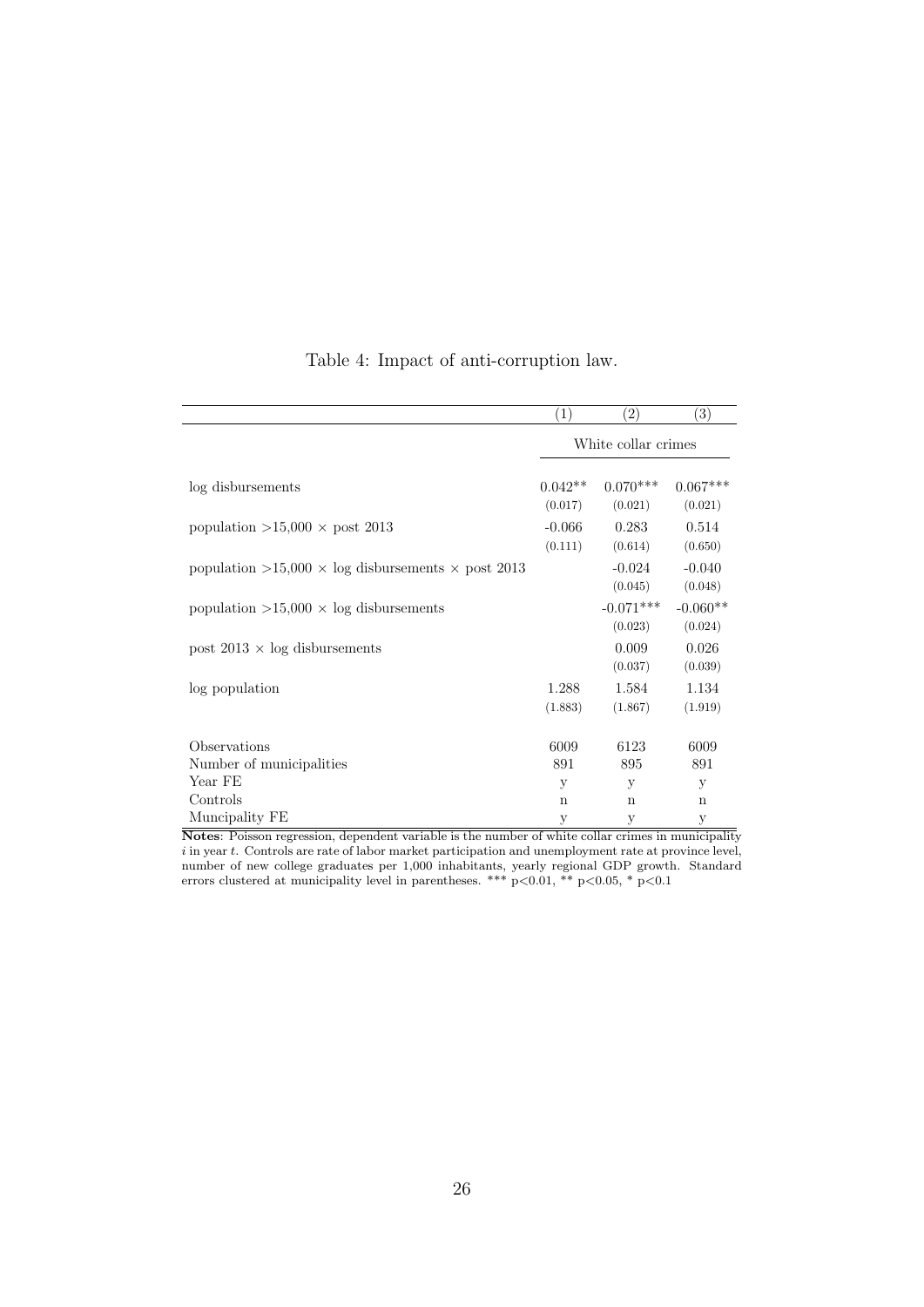|                     | $\left(1\right)$ | $\left( 2\right)$              | $\left( 3\right)$ |
|---------------------|------------------|--------------------------------|-------------------|
|                     | Other crimes     | Property crimes Violent crimes |                   |
| log disbursements   | 0.001            | 0.003                          | $-0.007$          |
|                     | (0.003)          | (0.003)                        | (0.005)           |
| log population      | $1.149***$       | $1.011**$                      | $1.461*$          |
|                     | (0.431)          | (0.457)                        | (0.749)           |
| Observations        | 3342             | 3342                           | 3335              |
| Number of id_comune | 831              | 831                            | 828               |
| Year FE             | у                | у                              | у                 |
| Controls            | y                | у                              | y                 |
| Province FE         | n                | n                              | n                 |
| Muncipality FE      | у                | у                              | у                 |

Table 5: Robustness checks: placebo.

Notes: Poisson regression, dependent variable is the number of white collar crimes in municipality i in year t. Sample is restricted to years 2007-2011 as data on non white collar crimes are not available for other years. Controls are rate of labor market participation and unemployment rate at province level, number of new college graduates per 1,000 inhabitants, yearly regional GDP growth. Interaction indicates being highly efficient (column 4) and having high social capital (column 5). Standard errors clustered at municipality level in parentheses. \*\*\*  $p<0.01$ , \*\*  $p<0.05$ , \*  $p<0.1$ .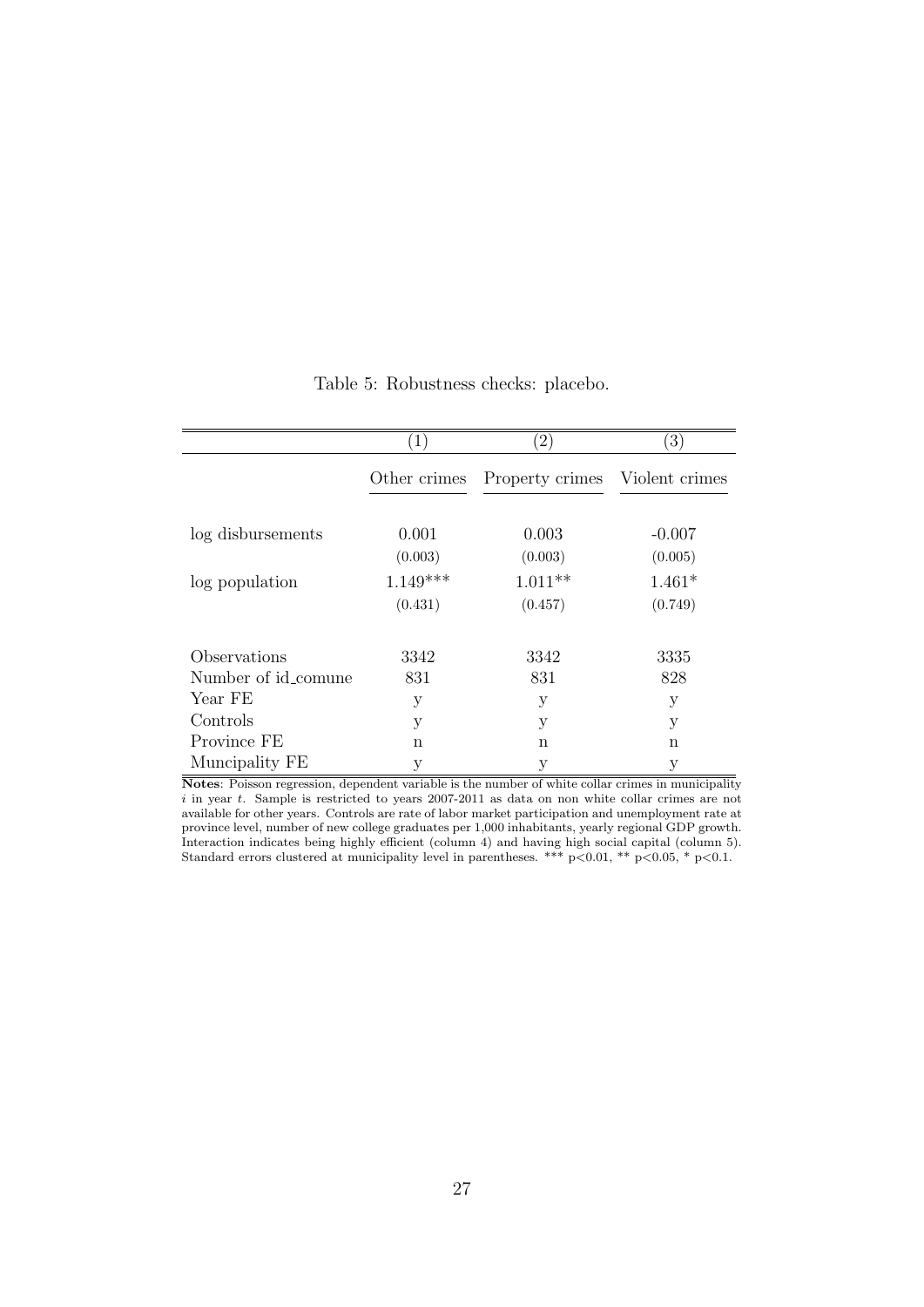## References

- <span id="page-29-1"></span>Accetturo, A., G. de Blasio, and L. Ricci (2014). A tale of an unwanted outcome: Transfers and local endowments of trust and cooperation. Journal of Economic Behavior  $\mathcal{C}$ *Organization 102*(C), 74–89.
- <span id="page-29-9"></span>Autorita' Nazionale Anticorruzione (2016). Relazione Annuale 2015. Report to the Parliament, ANAC, Autorita' Nazionale Anticorruzione.
- <span id="page-29-4"></span>Avis, E., C. Ferraz, and F. Finan (2016). Do Government Audits Reduce Corruption? Estimating the Impacts of Exposing Corrupt Politicians. NBER Working Papers 22443, National Bureau of Economic Research, Inc.
- <span id="page-29-8"></span>Bai, J., S. Jayachandran, E. J. Malesky, and B. A. Olken (2013). Does Economic Growth Reduce Corruption? Theory and Evidence from Vietnam. NBER Working Papers 19483, National Bureau of Economic Research, Inc.
- <span id="page-29-2"></span>Bandiera, O., A. Prat, and T. Valletti (2009, September). Active and passive waste in government spending: Evidence from a policy experiment. American Economic Review  $99(4)$ , 1278–1308.
- <span id="page-29-7"></span>Bank of Italy (2014). The economy of the Italian regions. Economie regionali 43, Bank of Italy.
- <span id="page-29-10"></span>Barone, G. and S. Mocetti (2011). Tax morale and public spending inefficiency. International Tax and Public Finance  $18(6)$ , 724–749.
- <span id="page-29-3"></span>Barone, G. and G. Narciso (2013). The effect of organized crime on public funds. Temi di discussione (Economic working papers) 916, Bank of Italy, Economic Research and International Relations Area.
- <span id="page-29-5"></span>Becker, S. O., P. H. Egger, and M. von Ehrlich (2010). Going NUTS: The effect of EU Structural Funds on regional performance. Journal of Public Economics 94 (9-10), 578–590.
- <span id="page-29-6"></span>Becker, S. O., P. H. Egger, and M. von Ehrlich (2013). Absorptive Capacity and the Growth and Investment Effects of Regional Transfers: A Regression Discontinuity Design with Heterogeneous Treatment Effects. American Economic Journal: Economic Policy  $5(4)$ , 29-77.
- <span id="page-29-0"></span>Brollo, F., T. Nannicini, R. Perotti, and G. Tabellini (2013). The Political Resource Curse. American Economic Review 103 (5), 1759–96.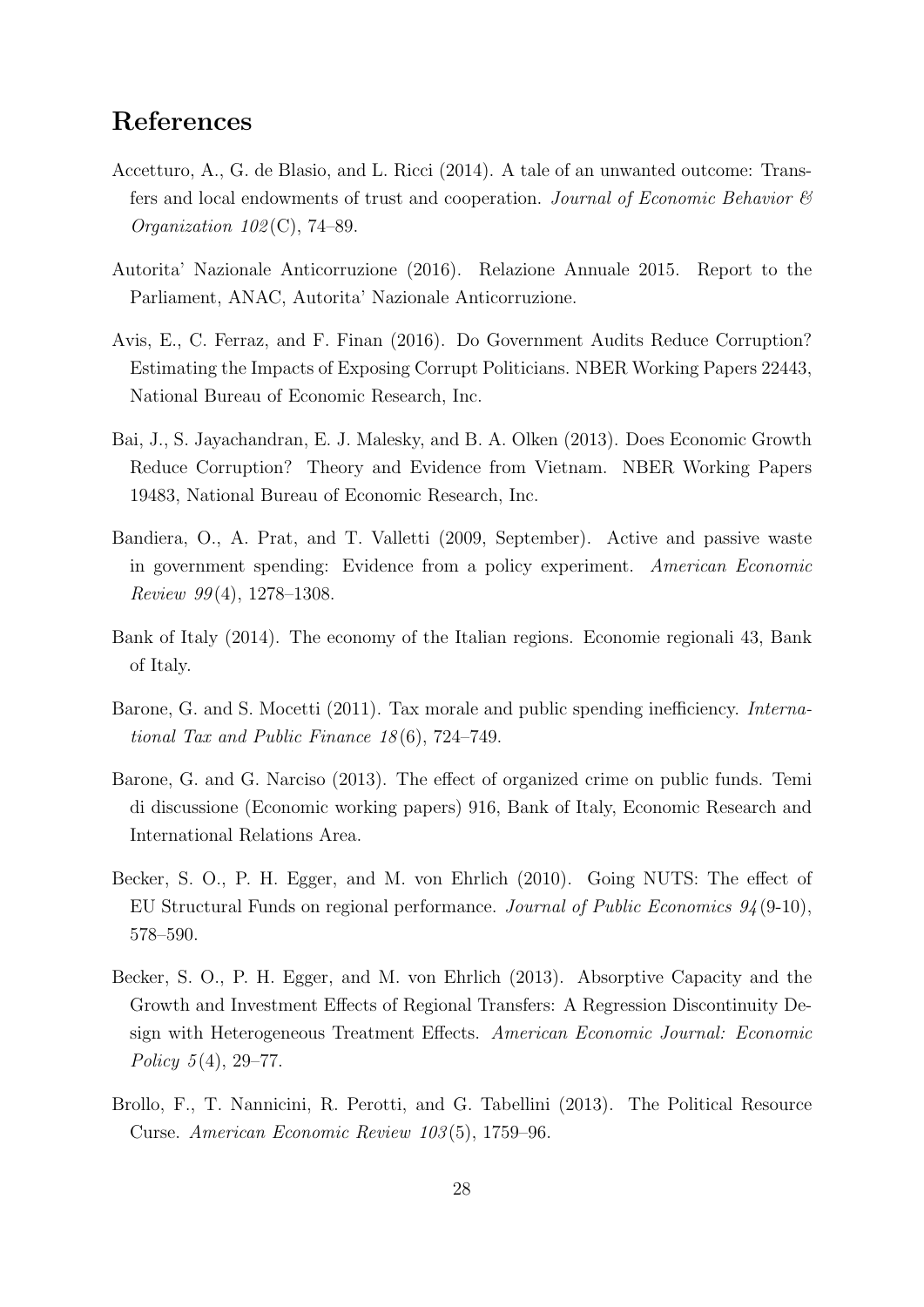- <span id="page-30-9"></span>Cameron, A. C., P. Trivedi, F. Milne, and J. Piggott (1988). A microeconometric model of the demand for health care and health insurance in australia. Review of Economic Studies  $55(1)$ , 85-106.
- <span id="page-30-5"></span>Campante, F. R. and Q.-A. Do (2014). Isolated Capital Cities, Accountability, and Corruption: Evidence from US States. American Economic Review 104 (8), 2456–81.
- <span id="page-30-7"></span>Carozzi, F. and L. Repetto (2016). Sending the pork home: Birth town bias in transfers to Italian municipalities. Journal of Public Economics  $134\text{(C)}$ , 42–52.
- <span id="page-30-0"></span>Ciani, E. and G. de Blasio (2015). European structural funds during the crisis: evidence from Southern Italy. IZA Journal of Labor Policy  $\mathcal{A}(1)$ , 1–31.
- <span id="page-30-8"></span>Del Bo, C. F. (2016, 08). Fiscal autonomy and eu structural funds: The case of the italian regional income tax system.  $46$ .
- <span id="page-30-4"></span>Ferraz, C. and F. Finan (2008). Exposing Corrupt Politicians: The Effects of Brazil's Publicly Released Audits on Electoral Outcomes. The Quarterly Journal of Economics  $123(2)$ , 703–745.
- <span id="page-30-3"></span>Ferraz, C. and F. Finan (2011). Electoral Accountability and Corruption: Evidence from the Audits of Local Governments. American Economic Review 101 (4), 1274–1311.
- <span id="page-30-6"></span>Fisman, R. and R. Gatti (2002). Decentralization and corruption: evidence across countries. Journal of Public Economics 83 (3), 325–345.
- <span id="page-30-1"></span>Fisman, R. and R. Gatti (2006, October). Bargaining for Bribes: The Role of Institutions. In International Handbook on the Economics of Corruption, Chapters, Chapter 4. Edward Elgar Publishing.
- <span id="page-30-2"></span>Fisman, R. and E. Miguel (2007). Corruption, Norms, and Legal Enforcement: Evidence from Diplomatic Parking Tickets. Journal of Political Economy 115 (6), 1020–1048.
- <span id="page-30-10"></span>Giacomelli, S. and M. Tonello (2015). Measuring the performance of local governments: evidence from mystery calls. Questioni di Economia e Finanza (Occasional Papers) 292, Bank of Italy, Economic Research and International Relations Area.
- <span id="page-30-11"></span>Giordano, R. and P. Tommasino (2011). Public sector efficiency and political culture. Temi di discussione (Economic working papers) 786, Bank of Italy, Economic Research and International Relations Area.
- <span id="page-30-12"></span>Helliwell, J. F. and R. D. Putnam (1995). Economic Growth and Social Capital in Italy. Eastern Economic Journal 21 (3), 295–307.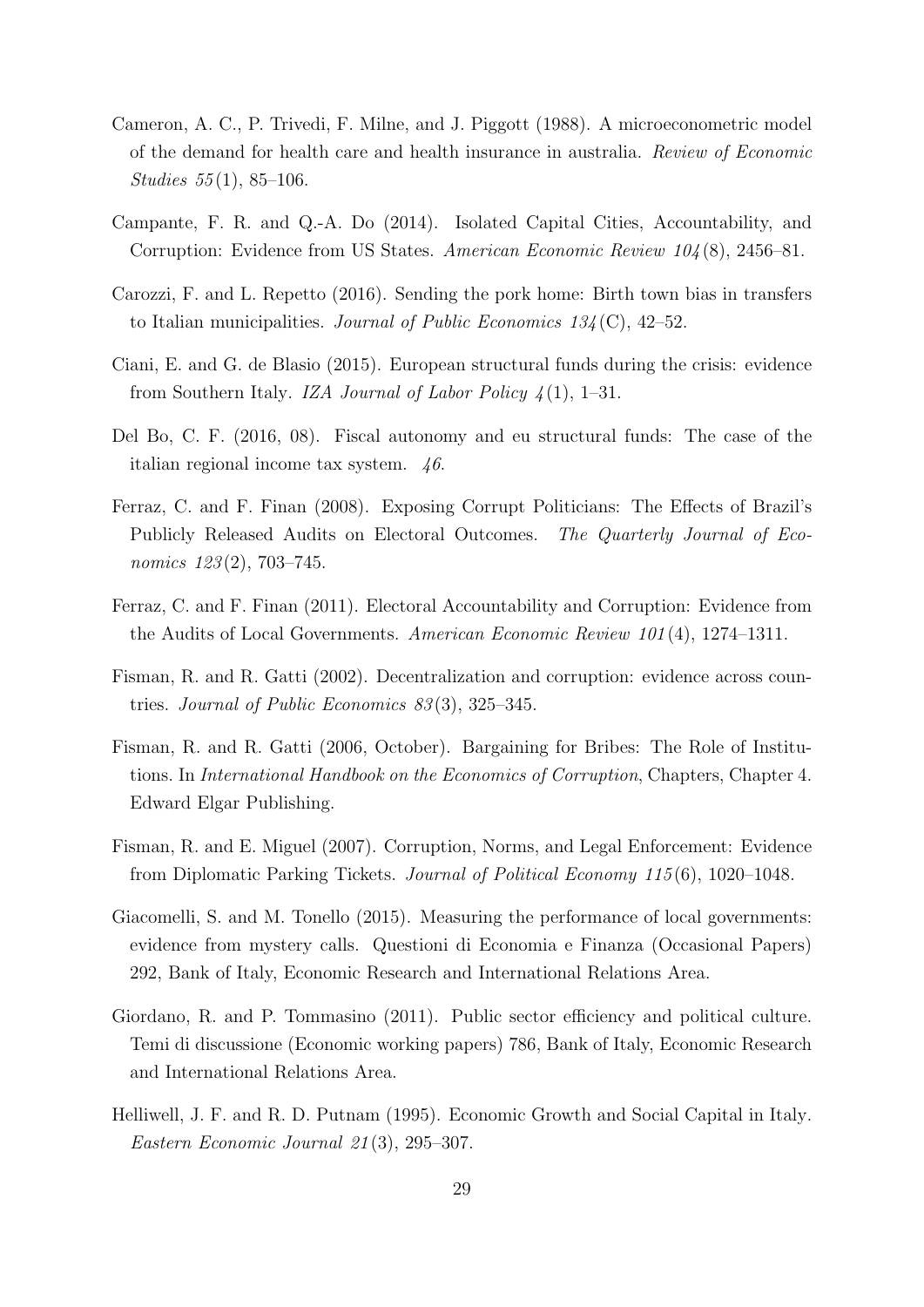- <span id="page-31-4"></span>Isaksson, A.-S. and A. Kotsadam (2018). Chinese aid and local corruption. Journal of Public Economics Forthcoming, https://doi.org/10.1016/j.jpubeco.2018.01.002.
- <span id="page-31-5"></span>Mauro, P. (1998). Corruption and the composition of government expenditure. Journal of Public Economics 69 (2), 263–279.
- <span id="page-31-8"></span>Messina, G. and M. Savegnago (2015). Le imposte sulla prima casa in Italia, un equilibrio difficile fra decentramento e redistribuzione. Economia Pubblica (3), 5–29.
- <span id="page-31-9"></span>Nifo, A. and G. Vecchione (2014). Do Institutions Play a Role in Skilled Migration? The Case of Italy. Regional Studies  $48(10)$ , 1628–1649.
- <span id="page-31-1"></span>OLAF (2016). The OLAF Report 2015. Yearly report XVI, European Anti Fraud Office.
- <span id="page-31-3"></span>Olken, B. A. (2007). Monitoring Corruption: Evidence from a Field Experiment in Indonesia. Journal of Political Economy 115, 200–249.
- <span id="page-31-2"></span>Rossi, N. (2006). Mediterraneo del nord. Laterza.
- <span id="page-31-7"></span>SVIMEZ (2015). Rapporto sull'economia del Mezzogiorno. il Mulino.
- <span id="page-31-6"></span>Tanzi, V. and H. R. Davoodi (2000). Corruption, Growth, and Public Finances. IMF Working Papers 00/182, International Monetary Fund.
- <span id="page-31-0"></span>Vicente, P. C. (2010). Does oil corrupt? Evidence from a natural experiment in West Africa. Journal of Development Economics 92(1), 28–38.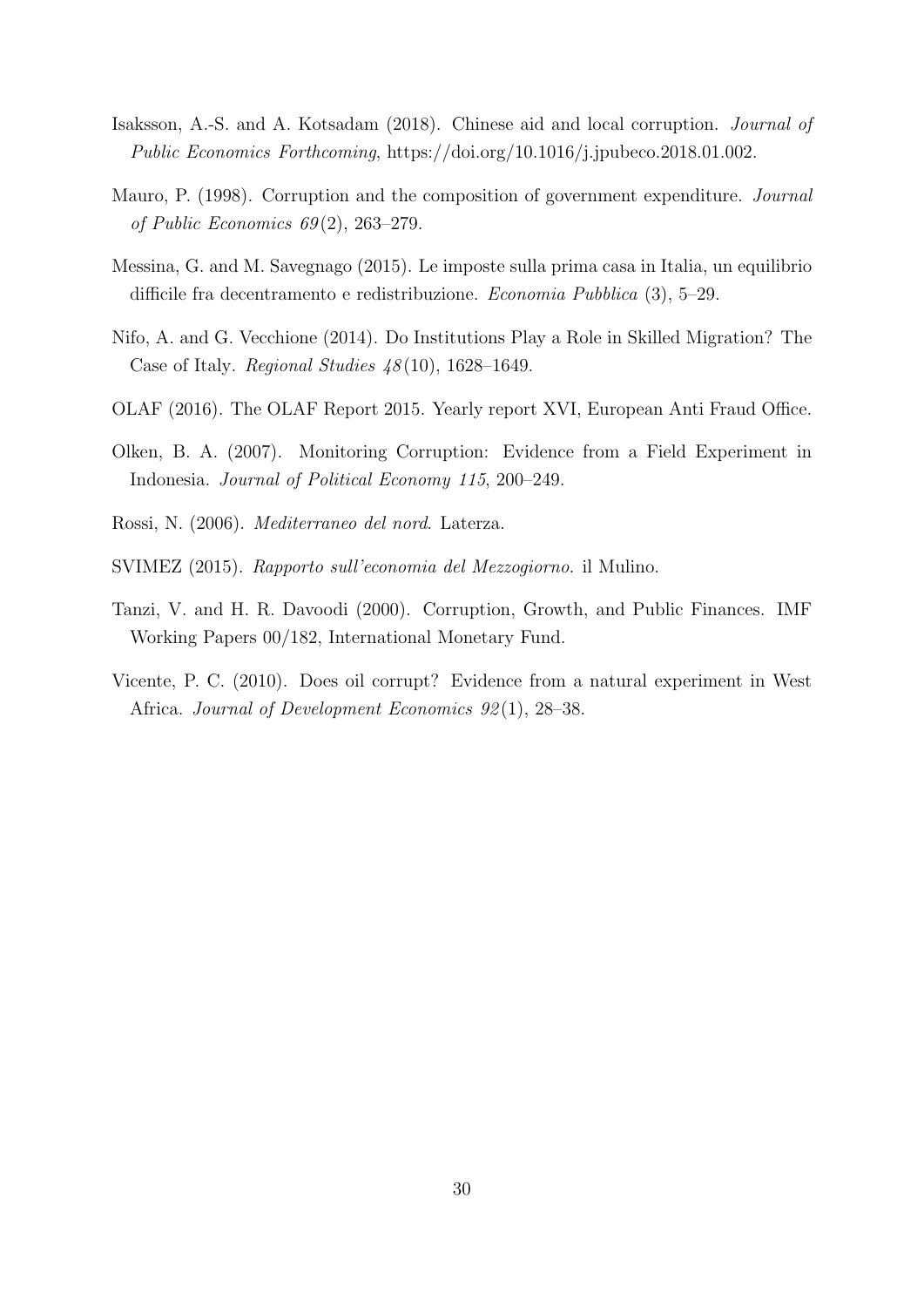- N. 1152 *International financial flows and the risk-taking channel*, by Pietro Cova and Filippo Natoli (December 2017).
- N. 1153 *Systemic risk and systemic importance measures during the crisis*, by Sergio Masciantonio and Andrea Zaghini (December 2017).
- N. 1154 *Capital controls, macroprudential measures and monetary policy interactions in an emerging economy*, by Valerio Nispi Landi (December 2017).
- N. 1155 *Optimal monetary policy and fiscal policy interaction in a non-Ricardian economy*, by Massimiliano Rigon and Francesco Zanetti (December 2017).
- N. 1156 *Secular stagnation, R&D, public investment and monetary policy: a globalmodel perspective*, by Pietro Cova, Patrizio Pagano, Alessandro Notarpietro and Massimiliano Pisani (December 2017).
- N. 1157 *The CSPP at work: yield heterogeneity and the portfolio rebalancing channel*, by Andrea Zaghini (December 2017).
- N. 1158 *Targeting policy-compliers with machine learning: an application to a tax rebate programme in Italy*, by Monica Andini, Emanuele Ciani, Guido de Blasio, Alessio D'Ignazio and Viola Salvestrini (December 2017).
- N. 1159 *Banks' maturity transformation: risk, reward, and policy*, by Pierluigi Bologna (December 2017).
- N. 1160 *Pairwise trading in the money market during the European sovereign debt crisis*, by Edoardo Rainone (December 2017).
- N. 1161 *Please in my back yard: the private and public benefitsof a new tram line in Florence*, by Valeriia Budiakivska and Luca Casolaro (January 2018).
- N. 1162 *Real exchange rate misalignments in the euro area*, by by Michael Fidora, Claire Giordano and Martin Schmitz (January 2018).
- N. 1163 *What will Brexit mean for the British and euro-area economies? A model-based assessment of trade regimes*, by Massimiliano Pisani and Filippo Vergara Caffarelli (January 2018).
- N. 1164 *Are lenders using risk-based pricing in the consumer loan market? The effects of the 2008 crisis*, by Silvia Magri (January 2018).
- N. 1165 *Listening to the buzz: social media sentiment and retail depositors' trust* by Matteo Accornero and Mirko Moscatelli (February 2018)
- N. 1166 *Banks' holdings of and trading in government bonds*, by Michele Manna and Stefano Nobili (March 2018).
- N. 1167 *Firms' and households' investment in Italy: the role of credit constraints and other macro factors*, by Claire Giordano, Marco Marinucci and Andrea Silvestrini (March 2018).
- N. 1168 *Credit supply and productivity growth*, by Francesco Manaresi and Nicola Pierri (March 2018).
- N. 1169 *Consumption volatility risk and the inversion of the yield curve*, by Adriana Grasso and Filippo Natoli (March 2018).
- N. 1170 *The global component of inflation volatility*, by Andrea Carriero, Francesco Corsello and Massimiliano Marcellino (April 2018).
- N. 1171 *The potential of big housing data: an application to the Italian real-estate market*, by Michele Loberto, Andrea Luciani and Marco Pangallo (April 2018).
- N. 1172 *ECB monetary policy and the euro exchange rate*, by Martina Cecioni (April 2018).
- N. 1173 *Firms' investments during two crises*, by Antonio De Socio and Enrico Sette (April 2018).
- N. 1174 *How can the government spending multiplier be small at the zero lower bound?*, by Valerio Ercolani and João Valle e Azevedo (April 2018).

<sup>(\*)</sup> Requests for copies should be sent to:

Banca d'Italia – Servizio Studi di struttura economica e finanziaria – Divisione Biblioteca e Archivio storico – Via Nazionale, 91 – 00184 Rome – (fax 0039 06 47922059). They are available on the Internet www.bancaditalia.it.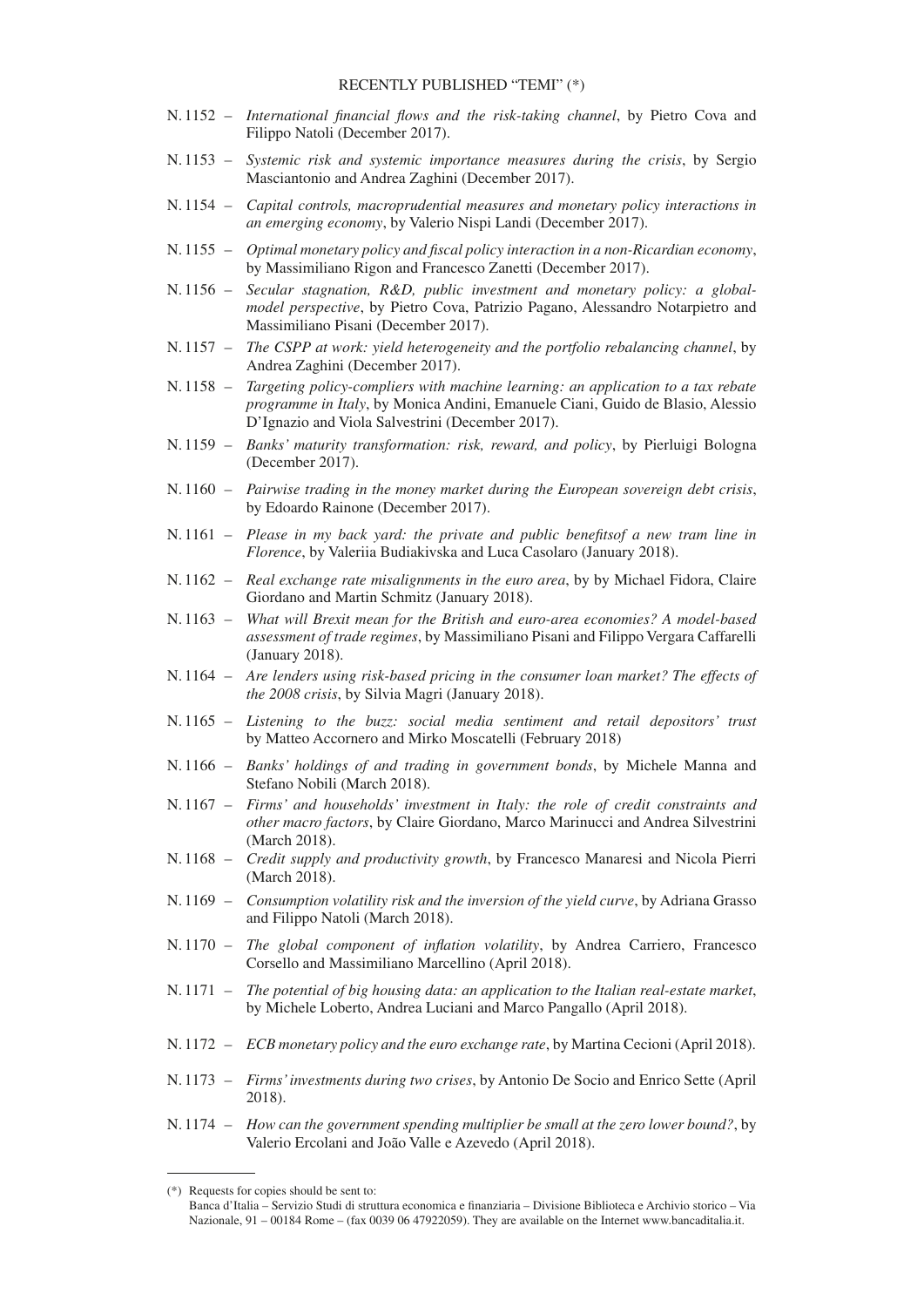- ALBANESE G., G. DE BLASIO and P. SESTITO, *My parents taught me. evidence on the family transmission of values,* Journal of Population Economics, v. 29, 2, pp. 571-592, **TD No. 955 (March 2014).**
- ANDINI M. and G. DE BLASIO, *Local development that money cannot buy: Italy's Contratti di Programma,* Journal of Economic Geography, v. 16, 2, pp. 365-393, **TD No. 915 (June 2013).**
- BARONE G. and S. MOCETTI, *Inequality and trust: new evidence from panel data,* Economic Inquiry, v. 54, pp. 794-809, **TD No. 973 (October 2014).**
- BELTRATTI A., B. BORTOLOTTI and M. CACCAVAIO, *Stock market efficiency in China: evidence from the split-share reform,* Quarterly Review of Economics and Finance, v. 60, pp. 125-137, **TD No. 969 (October 2014).**
- BOLATTO S. and M. SBRACIA, *Deconstructing the gains from trade: selection of industries vs reallocation of workers,* Review of International Economics, v. 24, 2, pp. 344-363, **TD No. 1037 (November 2015).**
- BOLTON P., X. FREIXAS, L. GAMBACORTA and P. E. MISTRULLI, *Relationship and transaction lending in a crisis*, Review of Financial Studies, v. 29, 10, pp. 2643-2676, **TD No. 917 (July 2013).**
- BONACCORSI DI PATTI E. and E. SETTE, *Did the securitization market freeze affect bank lending during the financial crisis? Evidence from a credit register,* Journal of Financial Intermediation , v. 25, 1, pp. 54-76, **TD No. 848 (February 2012).**
- BORIN A. and M. MANCINI, *Foreign direct investment and firm performance: an empirical analysis of Italian firms,* Review of World Economics, v. 152, 4, pp. 705-732, **TD No. 1011 (June 2015).**
- BRAGOLI D., M. RIGON and F. ZANETTI, *Optimal inflation weights in the euro area,* International Journal of Central Banking, v. 12, 2, pp. 357-383, **TD No. 1045 (January 2016).**
- BRANDOLINI A. and E. VIVIANO, *Behind and beyond the (headcount) employment rate,* Journal of the Royal Statistical Society: Series A, v. 179, 3, pp. 657-681, **TD No. 965 (July 2015).**
- BRIPI F., *The role of regulation on entry: evidence from the Italian provinces,* World Bank Economic Review, v. 30, 2, pp. 383-411, **TD No. 932 (September 2013).**
- BRONZINI R. and P. PISELLI, *The impact of R&D subsidies on firm innovation,* Research Policy, v. 45, 2, pp. 442-457, **TD No. 960 (April 2014).**
- BURLON L. and M. VILALTA-BUFI, *A new look at technical progress and early retirement,* IZA Journal of Labor Policy, v. 5, **TD No. 963 (June 2014).**
- BUSETTI F. and M. CAIVANO, *The trend–cycle decomposition of output and the Phillips Curve: bayesian estimates for Italy and the Euro Area,* Empirical Economics, V. 50, 4, pp. 1565-1587, **TD No. 941 (November 2013).**
- CAIVANO M. and A. HARVEY, *Time-series models with an EGB2 conditional distribution,* Journal of Time Series Analysis, v. 35, 6, pp. 558-571, **TD No. 947 (January 2014).**
- CALZA A. and A. ZAGHINI, *Shoe-leather costs in the euro area and the foreign demand for euro banknotes,* International Journal of Central Banking, v. 12, 1, pp. 231-246, **TD No. 1039 (December 2015).**
- CESARONI T. and R. DE SANTIS, *Current account "core-periphery dualism" in the EMU,* The World Economy, v. 39, 10, pp. 1514-1538, **TD No. 996 (December 2014).**
- CIANI E., *Retirement, Pension eligibility and home production,* Labour Economics, v. 38, pp. 106-120, **TD No. 1056 (March 2016).**
- CIARLONE A. and V. MICELI, *Escaping financial crises? Macro evidence from sovereign wealth funds' investment behaviour,* Emerging Markets Review, v. 27, 2, pp. 169-196, **TD No. 972 (October 2014).**
- CORNELI F. and E. TARANTINO, *Sovereign debt and reserves with liquidity and productivity crises,* Journal of International Money and Finance, v. 65, pp. 166-194, **TD No. 1012 (June 2015).**
- D'AURIZIO L. and D. DEPALO, *An evaluation of the policies on repayment of government's trade debt in Italy,* Italian Economic Journal, v. 2, 2, pp. 167-196, **TD No. 1061 (April 2016).**
- DE BLASIO G., G. MAGIO and C. MENON, *Down and out in Italian towns: measuring the impact of economic downturns on crime,* Economics Letters, 146, pp. 99-102, **TD No. 925 (July 2013).**
- DOTTORI D. and M. MANNA, *Strategy and tactics in public debt management,* Journal of Policy Modeling, v. 38, 1, pp. 1-25, **TD No. 1005 (March 2015).**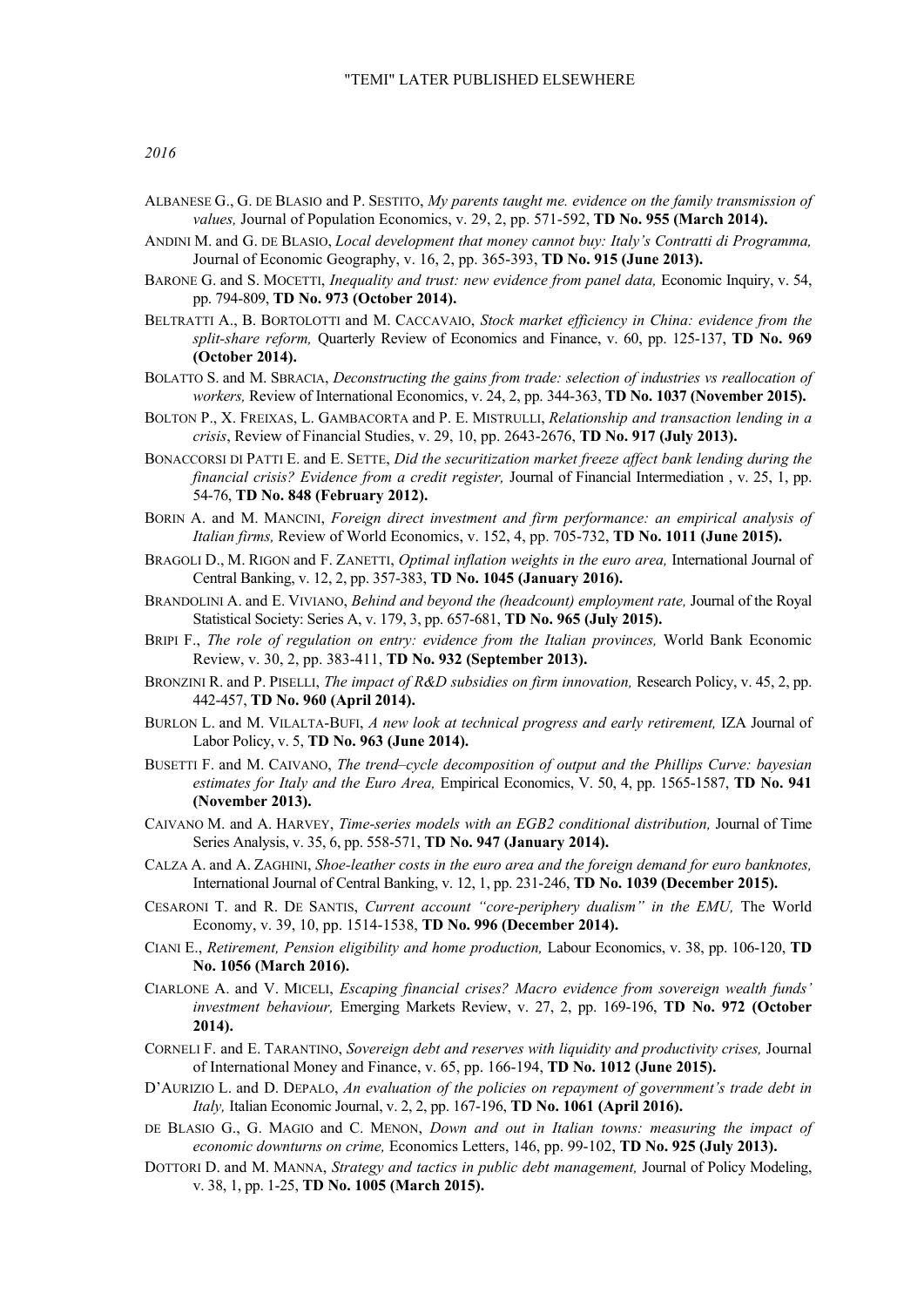- LIBERATI D., M. MARINUCCI and G. M. TANZI, *Science and technology parks in Italy: main features and analysis of their effects on hosted firms*, Journal of Technology Transfer, v. 41, 4, pp. 694-729, **TD No. 983 (November 2014).**
- MARCELLINO M., M. PORQUEDDU and F. VENDITTI, *Short-Term GDP forecasting with a mixed frequency dynamic factor model with stochastic volatility,* Journal of Business & Economic Statistics , v. 34, 1, pp. 118-127, **TD No. 896 (January 2013).**
- RODANO G., N. SERRANO-VELARDE and E. TARANTINO, *Bankruptcy law and bank financing,* Journal of Financial Economics, v. 120, 2, pp. 363-382, **TD No. 1013 (June 2015).**
- ZINNA G., *Price pressures on UK real rates: an empirical investigation,* Review of Finance,v. 20, 4, pp. 1587-1630, **TD No. 968 (July 2014).**

*2017* 

- ADAMOPOULOU A. and G.M. TANZI, *Academic dropout and the great recession,* Journal of Human Capital, V. 11, 1, pp. 35–71,**TD No. 970 (October 2014).**
- ALBERTAZZI U., M. BOTTERO and G. SENE, *Information externalities in the credit market and the spell of credit rationing,* Journal of Financial Intermediation, v. 30, pp. 61–70, **TD No. 980 (November 2014).**
- ALESSANDRI P. and H. MUMTAZ, *Financial indicators and density forecasts for US output and inflation,* Review of Economic Dynamics, v. 24, pp. 66-78, **TD No. 977 (November 2014).**
- BARBIERI G., C. ROSSETTI and P. SESTITO, *Teacher motivation and student learning,* Politica economica/Journal of Economic Policy, v. 33, 1, pp.59-72, **TD No. 761 (June 2010).**
- BENTIVOGLI C. and M. LITTERIO, *Foreign ownership and performance: evidence from a panel of Italian firms,* International Journal of the Economics of Business, v. 24, 3, pp. 251-273, **TD No. 1085 (October 2016).**
- BRONZINI R. and A. D'IGNAZIO, *Bank internationalisation and firm exports: evidence from matched firmbank data,* Review of International Economics, v. 25, 3, pp. 476-499 **TD No. 1055 (March 2016).**
- BRUCHE M. and A. SEGURA, *Debt maturity and the liquidity of secondary debt markets,* Journal of Financial Economics, v. 124, 3, pp. 599-613, **TD No. 1049 (January 2016).**
- BURLON L., *Public expenditure distribution, voting, and growth,* Journal of Public Economic Theory,, v. 19, 4, pp. 789–810, **TD No. 961 (April 2014).**
- BURLON L., A. GERALI, A. NOTARPIETRO and M. PISANI, *Macroeconomic effectiveness of non-standard monetary policy and early exit. a model-based evaluation,* International Finance, v. 20, 2, pp.155- 173, **TD No. 1074 (July 2016).**
- BUSETTI F., *Quantile aggregation of density forecasts,* Oxford Bulletin of Economics and Statistics, v. 79, 4, pp. 495-512, **TD No. 979 (November 2014).**
- CESARONI T. and S. IEZZI, *The predictive content of business survey indicators: evidence from SIGE,* Journal of Business Cycle Research, v.13, 1, pp 75–104, **TD No. 1031 (October 2015).**
- CONTI P., D. MARELLA and A. NERI, *Statistical matching and uncertainty analysis in combining household income and expenditure data,* Statistical Methods & Applications, v. 26, 3, pp 485–505, **TD No. 1018 (July 2015).**
- D'AMURI F., *Monitoring and disincentives in containing paid sick leave,* Labour Economics, v. 49, pp. 74- 83,**TD No. 787 (January 2011).**
- D'AMURI F. and J. MARCUCCI, *The predictive power of google searches in forecasting unemployment,* International Journal of Forecasting, v. 33, 4, pp. 801-816,**TD No. 891 (November 2012).**
- DE BLASIO G. and S. POY, *The impact of local minimum wages on employment: evidence from Italy in the 1950s,* Journal of Regional Science, v. 57, 1, pp. 48-74, **TD No. 953 (March 2014).**
- DEL GIOVANE P., A. NOBILI and F. M. SIGNORETTI, *Assessing the sources of credit supply tightening: was the sovereign debt crisis different from Lehman?,* International Journal of Central Banking, v. 13, 2, pp. 197-234, **TD No. 942 (November 2013).**
- DEL PRETE S., M. PAGNINI, P. ROSSI and V. VACCA, *Lending organization and credit supply during the 2008–2009 crisis,* Economic Notes, v. 46, 2, pp. 207–236, **TD No. 1108 (April 2017).**
- DELLE MONACHE D. and I. PETRELLA, *Adaptive models and heavy tails with an application to inflation forecasting,* International Journal of Forecasting, v. 33, 2, pp. 482-501, **TD No. 1052 (March 2016).**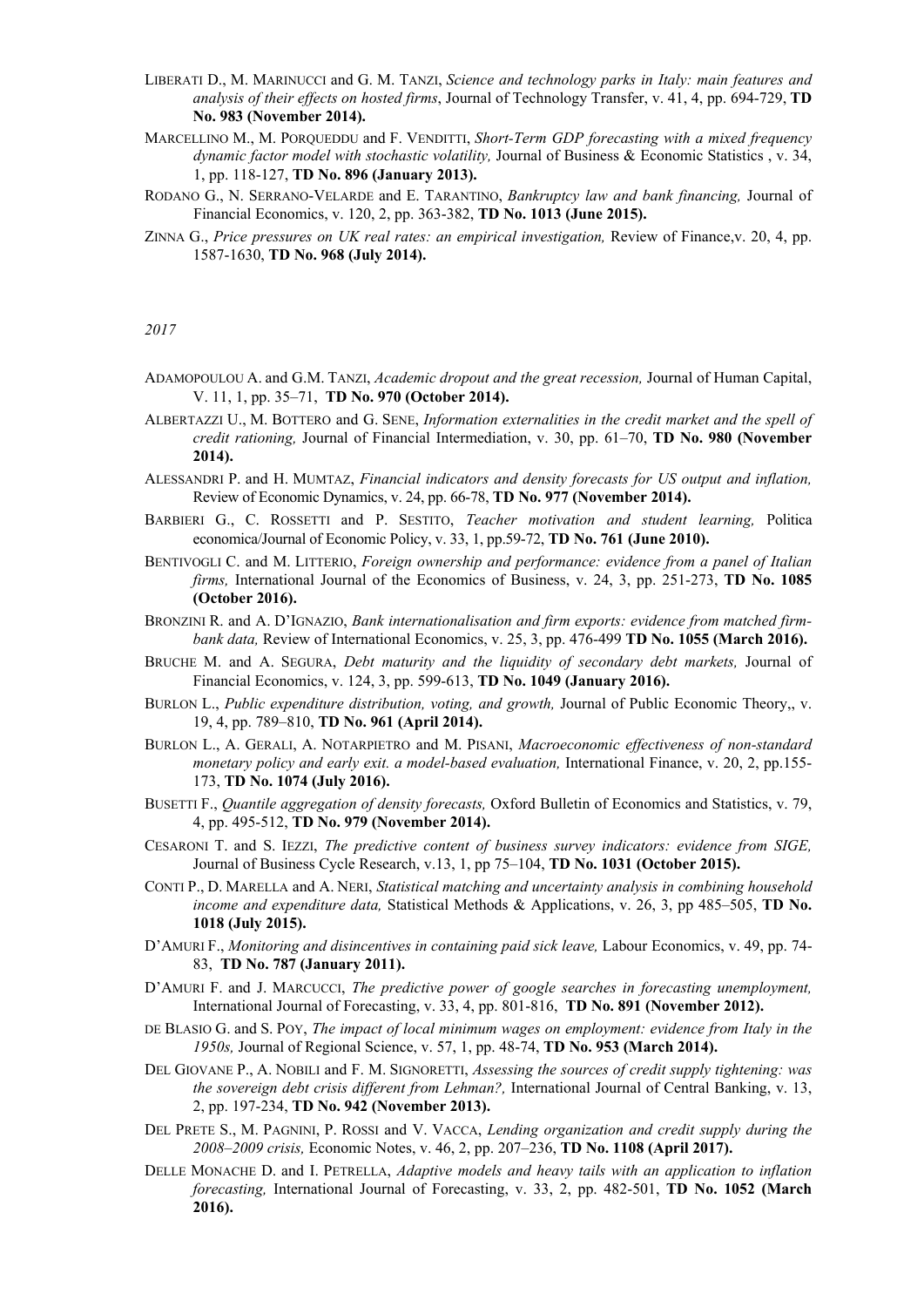- FEDERICO S. and E. TOSTI, *Exporters and importers of services: firm-level evidence on Italy,* The World Economy, v. 40, 10, pp. 2078-2096, **TD No. 877 (September 2012).**
- GIACOMELLI S. and C. MENON, *Does weak contract enforcement affect firm size? Evidence from the neighbour's court,* Journal of Economic Geography, v. 17, 6, pp. 1251-1282, **TD No. 898 (January 2013).**
- LOBERTO M. and C. PERRICONE, *Does trend inflation make a difference?,* Economic Modelling, v. 61, pp. 351–375, **TD No. 1033 (October 2015).**
- MANCINI A.L., C. MONFARDINI and S. PASQUA, *Is a good example the best sermon? Children's imitation of parental reading,* Review of Economics of the Household, v. 15, 3, pp 965–993,**D No. 958 (April 2014).**
- MEEKS R., B. NELSON and P. ALESSANDRI, *Shadow banks and macroeconomic instability,* Journal of Money, Credit and Banking, v. 49, 7, pp. 1483–1516, **TD No. 939 (November 2013).**
- MICUCCI G. and P. ROSSI, *Debt restructuring and the role of banks' organizational structure and lending technologies,* Journal of Financial Services Research, v. 51, 3, pp 339–361, **TD No. 763 (June 2010).**
- MOCETTI S., M. PAGNINI and E. SETTE, *Information technology and banking organization,* Journal of Journal of Financial Services Research, v. 51, pp. 313-338, **TD No. 752 (March 2010).**
- MOCETTI S. and E. VIVIANO, *Looking behind mortgage delinquencies,* Journal of Banking & Finance, v. 75, pp. 53-63, **TD No. 999 (January 2015).**
- NOBILI A. and F. ZOLLINO, *A structural model for the housing and credit market in Italy,* Journal of Housing Economics, v. 36, pp. 73-87, **TD No. 887 (October 2012).**
- PALAZZO F., *Search costs and the severity of adverse selection,* Research in Economics, v. 71, 1, pp. 171- 197,**TD No. 1073 (July 2016).**
- PATACCHINI E. and E. RAINONE, *Social ties and the demand for financial services,* Journal of Financial Services Research, v. 52, 1–2, pp 35–88, **TD No. 1115 (June 2017).**
- PATACCHINI E., E. RAINONE and Y. ZENOU, *Heterogeneous peer effects in education,* Journal of Economic Behavior & Organization, v. 134, pp. 190–227, **TD No. 1048 (January 2016).**
- SBRANA G., A. SILVESTRINI and F. VENDITTI, *Short-term inflation forecasting: the M.E.T.A. approach,* International Journal of Forecasting, v. 33, 4, pp. 1065-1081, **TD No. 1016 (June 2015).**
- SEGURA A. and J. SUAREZ, *How excessive is banks' maturity transformation?,* Review of Financial Studies, v. 30, 10, pp. 3538–3580,**TD No. 1065 (April 2016).**
- VACCA V., *An unexpected crisis? Looking at pricing effectiveness of heterogeneous banks,* Economic Notes, v. 46, 2, pp. 171–206, **TD No. 814 (July 2011).**
- VERGARA CAFFARELI F., *One-way flow networks with decreasing returns to linking,* Dynamic Games and Applications, v. 7, 2, pp. 323-345, **TD No. 734 (November 2009).**
- ZAGHINI A., *A Tale of fragmentation: corporate funding in the euro-area bond market,* International Review of Financial Analysis, v. 49, pp. 59-68, **TD No. 1104 (February 2017).**

#### *2018*

- BELOTTI F. and G. ILARDI *Consistent inference in fixed-effects stochastic frontier models,* Journal of Econometrics, v. 202, 2, pp. 161-177,**TD No. 1147 (October 2017).**
- CARTA F. and M. DE PHLIPPIS, *You've Come a long way, baby. husbands' commuting time and family labour supply,* Regional Science and Urban Economics, v. 69, pp. 25-37,**TD No. 1003 (March 2015).**
- CARTA F. and L. RIZZICA, *Early kindergarten, maternal labor supply and children's outcomes: evidence from Italy,* Journal of Public Economics, v. 158, pp. 79-102,**TD No. 1030 (October 2015).**
- CECCHETTI S., F. NATOLI and L. SIGALOTTI, *Tail co-movement in inflation expectations as an indicator of anchoring,* International Journal of Central Banking, v. 14, 1, pp. 35-71, **TD No. 1025 (July 2015).**
- NUCCI F. and M. RIGGI, *Labor force participation, wage rigidities, and inflation,* Journal of Macroeconomics, v. 55, 3 pp. 274-292,**TD No. 1054 (March 2016).**
- SEGURA A., *Why did sponsor banks rescue their SIVs?,* Review of Finance, v. 22, 2, pp. 661-697,**TD No. 1100 (February 2017).**